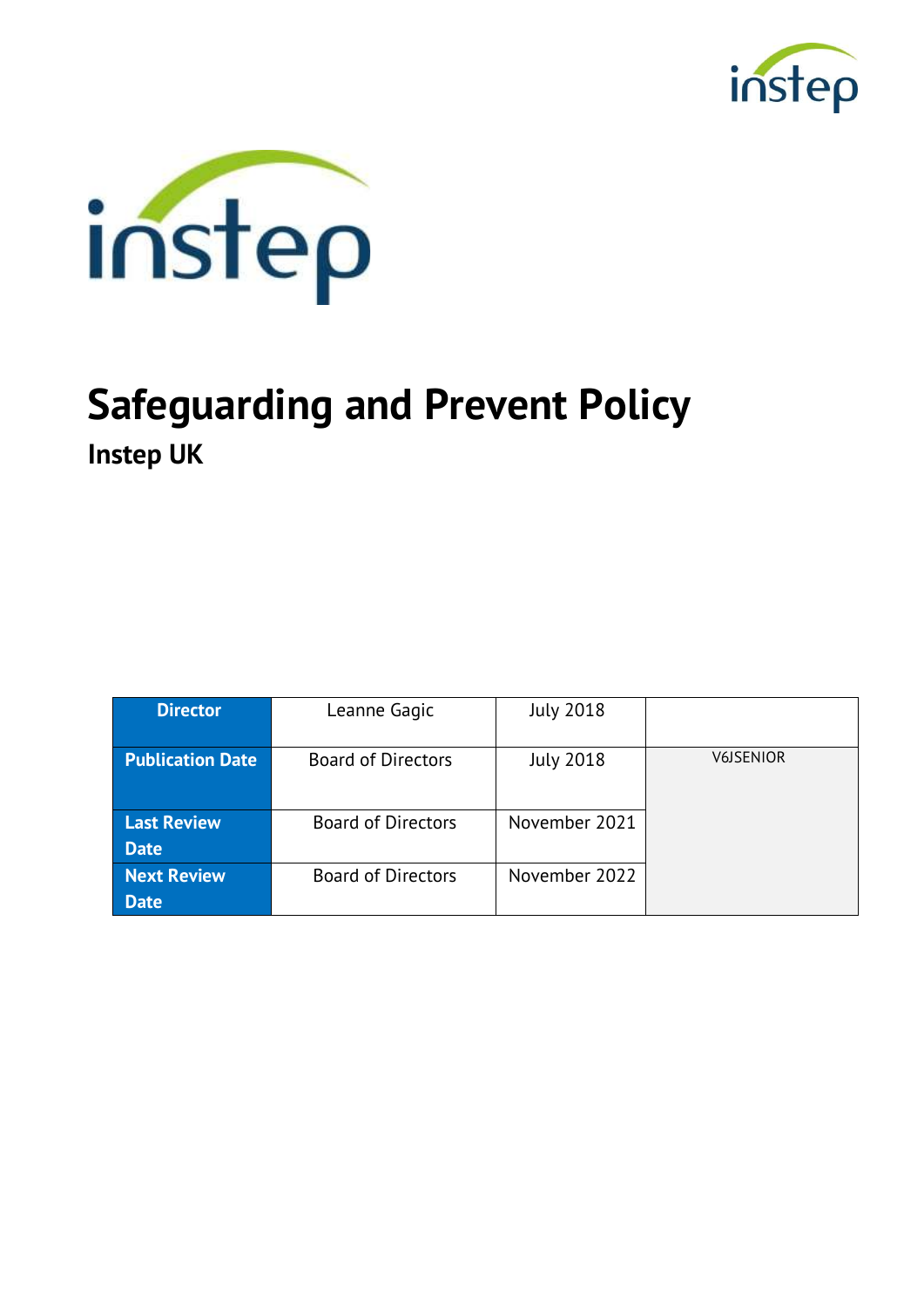

# **Contents**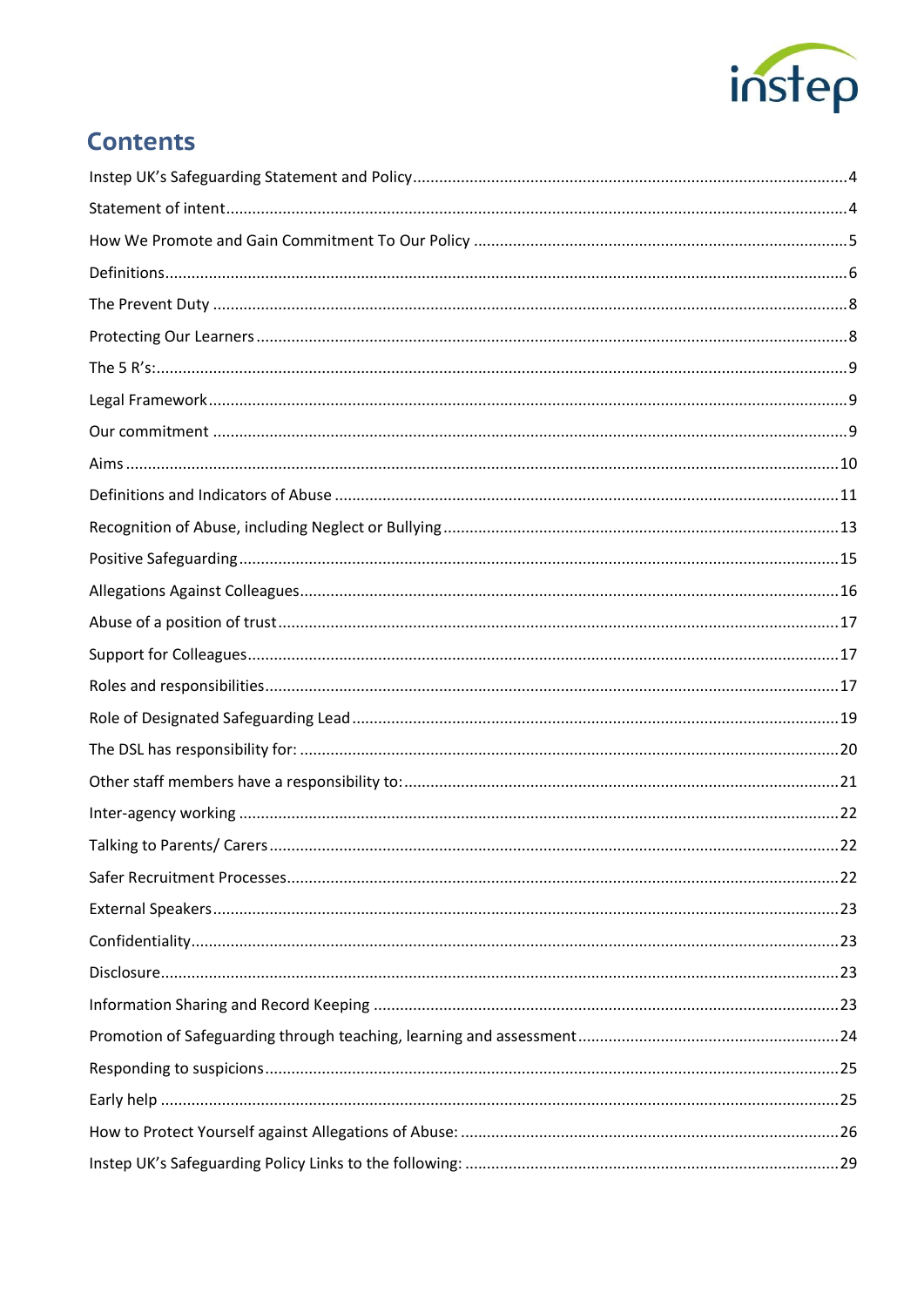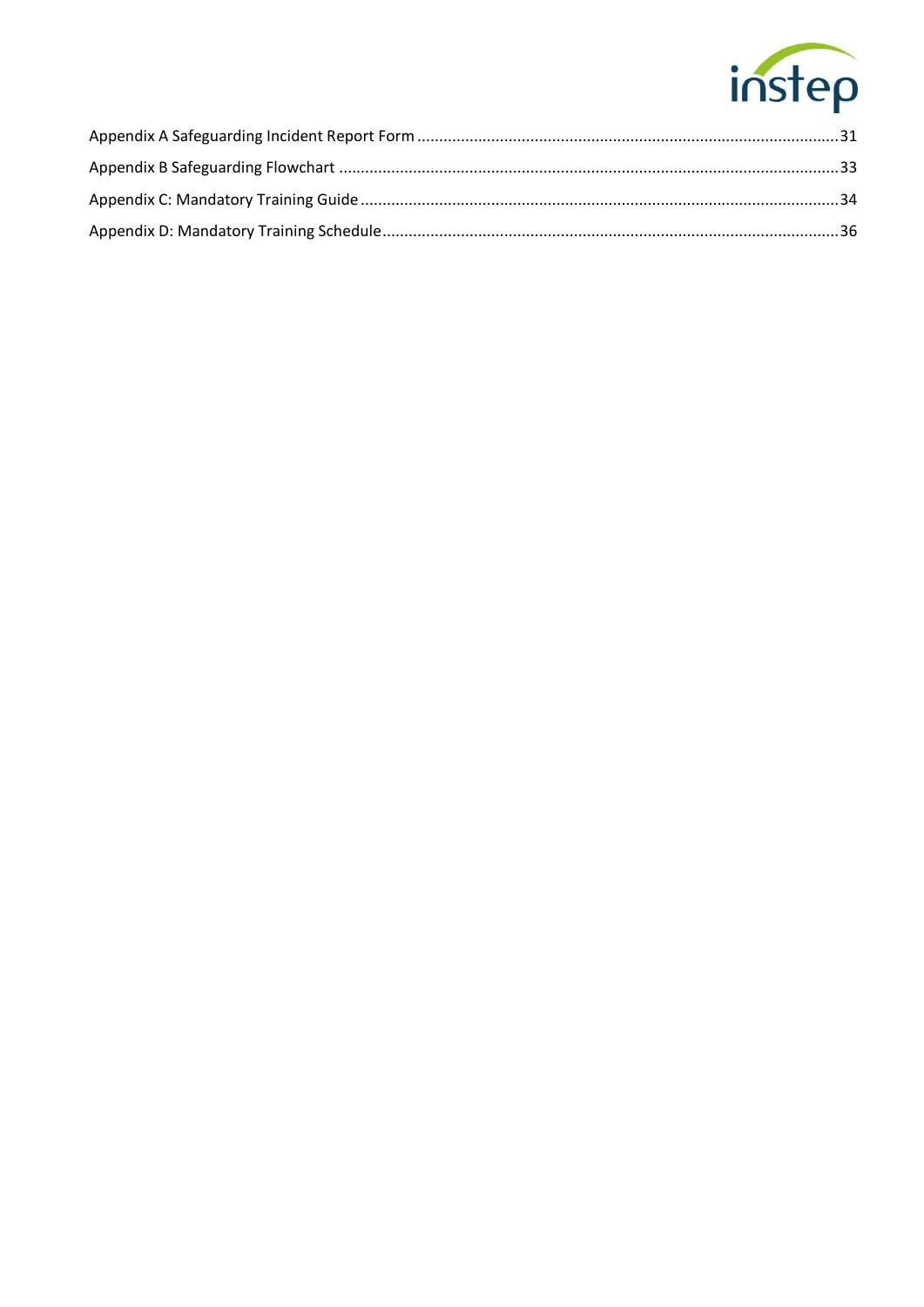

# <span id="page-3-0"></span>**Instep UK's Safeguarding Statement and Policy**

This policy has been developed to bring together the key principles of Safeguarding, The Prevent Duty, Equality, Diversity, and Inclusion, Bullying, and Health and Safety. Instep UK is fully committed to safeguarding the welfare of all by taking all reasonable steps to protect them from harm and accepts its corporate responsibility for the wellbeing and safety of its stakeholders including learners and colleagues. Instep UK recognises its responsibility and acknowledges that it is the duty of the workforce in its entirety to uphold fundamental British values (fBV) and to safeguard the welfare of all stakeholders by creating an environment that protects them from harm and reduces any potential risks of being exposed to violence, extremism, exploitation, or victimisation. Therefore colleagues, volunteers, delivery partners and contractors will always show respect and understanding for the rights, safety and welfare of all parties and conduct themselves in a way that reflects the principles, values and culture of our organisation and be aware and follow current legislation regarding the safeguarding of all stakeholders. Our policy sets out, in detail, the roles and responsibilities of all parties in providing a safe working and learning environment whereby everyone is protected from abuse of any kind.

### <span id="page-3-1"></span>**Statement of Intent**

*All staff should be aware of the signs of abuse and neglect and maintain an attitude of 'it could happen here'!*

| <b>Name</b>   | <b>Role</b>                                                                         | <b>Location</b> | <b>Contact Details</b>                                                            |
|---------------|-------------------------------------------------------------------------------------|-----------------|-----------------------------------------------------------------------------------|
| Joanne Senior | (Designated Safeguarding Lead)<br><b>Quality Assurance and</b><br>Safeguarding Lead | National        | isenior@instepuk.com<br><b>Safeguarding Contact:</b><br>safeguarding@instepuk.com |

| <b>Name</b>  | <b>Role</b>                                                                            | <b>Location</b> | <b>Contact Details</b> |
|--------------|----------------------------------------------------------------------------------------|-----------------|------------------------|
| Leanne Gagic | (Deputy Safeguarding Lead)<br>Director of Corporate Services<br>Nominated Board Member | <b>National</b> | lgagic@instepuk.com    |

The role of the nominated board member is to meet regularly with the DSL to monitor that appropriate policies and procedures are in place.

Instep UK's Safeguarding Email contact: **safeguarding@instepuk.com**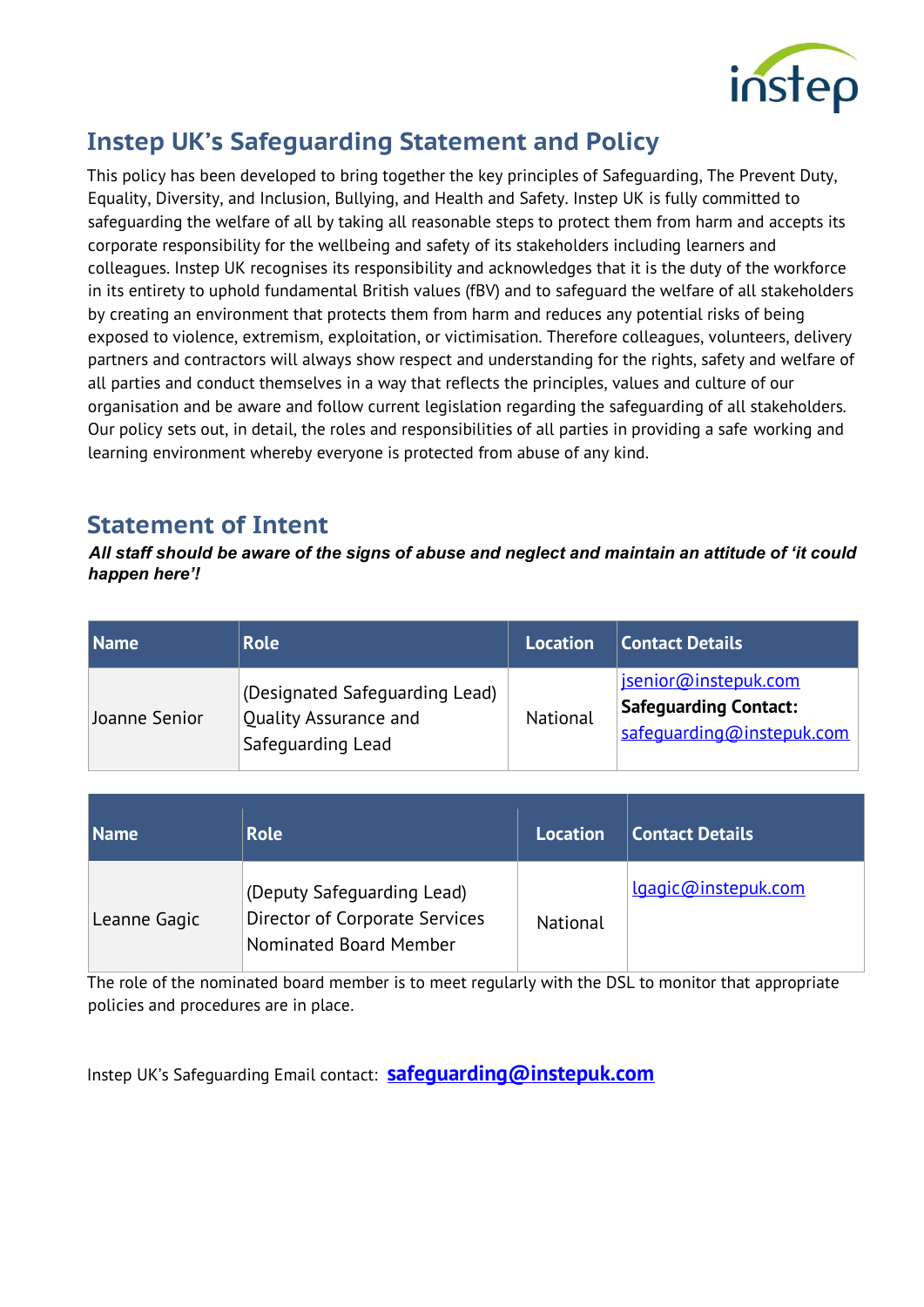

### <span id="page-4-0"></span>**How we promote and gain commitment to our policy:**

Instep UK is committed to safeguarding and promoting the welfare, both physical and emotional, of every learner and colleague. We implement a whole-organisational preventative approach to managing safeguarding concerns, ensuring that the wellbeing of learners and colleagues is at the forefront of all action taken.

This policy sets out a clear and consistent framework for delivering this promise, in line with safeguarding and Prevent legislation and statutory guidance.

- $\bigcirc$  Creating a culture of safer recruitment by adopting procedures that help deter, reject, or identify people who might pose a risk to learners or colleagues.
- $\bigcirc$  Ensure that relevant employment and security checks are undertaken, as required and that staff and volunteers are only appointed when all the appropriate checks have been satisfactorily completed.
- $\bigcirc$  Ensuring all colleagues are aware of their role and responsibilities in relation to safeguarding and Prevent and signing a professional code of conduct.
- $\bigcirc$  Ensure that appropriate supervision is given where required.
- $\bigcirc$  Teaching stakeholders how to keep safe and recognise behaviour that is unacceptable.
- $\bigcirc$  Identifying and making provision for any learner or colleague that has been subject to abuse.
- $\bigcirc$  Take the necessary steps to inform all stakeholders of relevant policies and procedures and Code of Conduct.
- Ensuring that all staff, including members of the board, understand their responsibilities relating to safeguarding and Prevent legislation and statutory guidance, are alert to the signs of abuse and know how to refer concerns to the DSL.
- $\bigcirc$  Monthly reporting to the Board and SLT on Safeguarding updates and included in minutes of meetings.
- $\bigcirc$  Ensure that colleagues are appropriately trained in safeguarding and Prevent to understand the risk of radicalisation, their role in implementing the Prevent Duty and the impact this has on their job role. All staff complete mandatory training (*Appendix C and D*) in induction and 3-yearly refresher training, or sooner if there has been a legislative update. Staff also receive a monthly update on topical issues that arise from the DSL undertaking significant research and training.
- $\bigcirc$  We are committed to practice in a way that protects stakeholders and have a whistleblowing policy to support this.
- $\bigcirc$  We will protect learners and colleagues from radicalisation and extremism, by responding swiftly to any observations or alerts.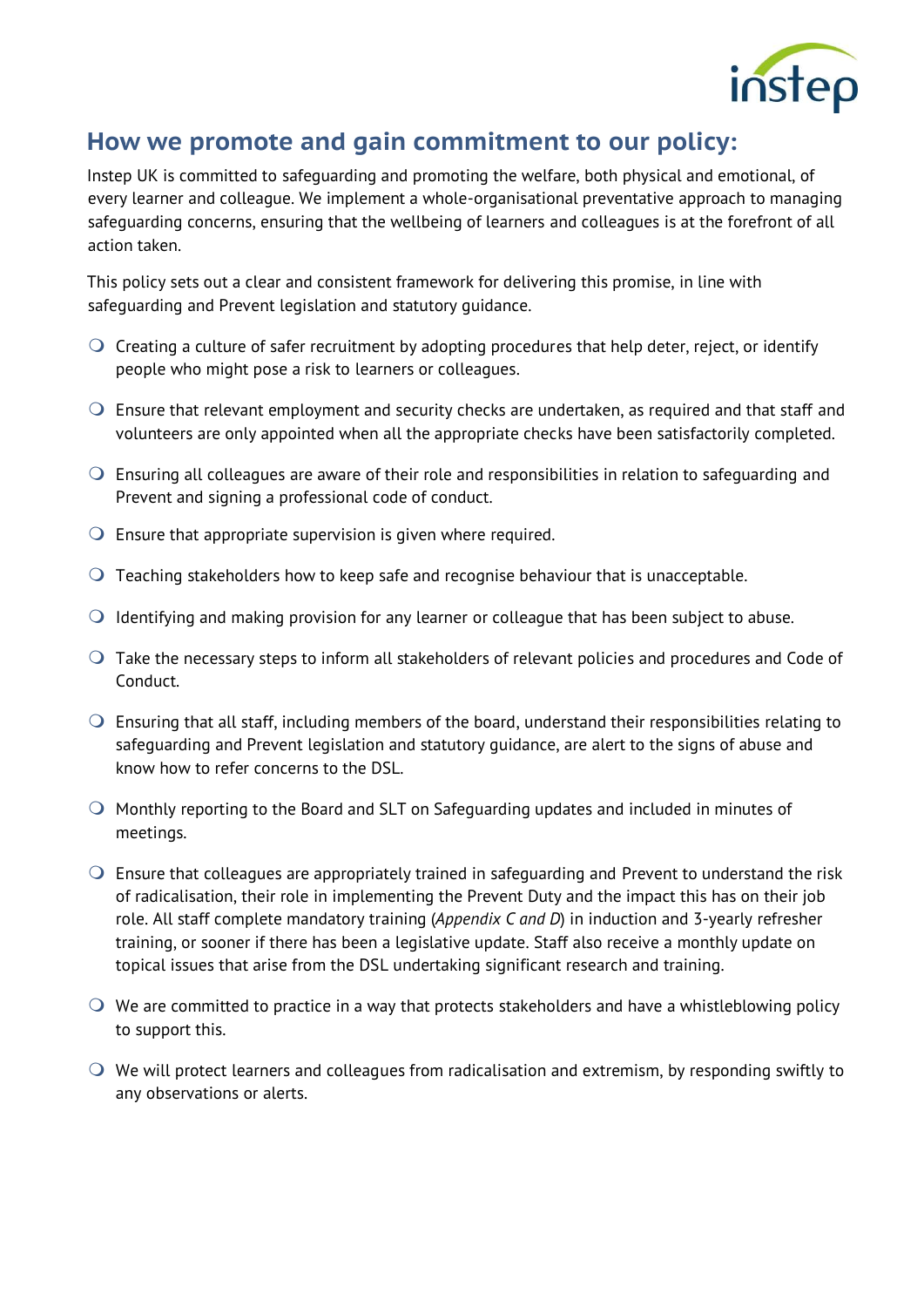

- $\bigcirc$  Ensure that all stakeholders are protected from abuse regardless of sex, race, disability, age, sexual orientation, religion or belief, gender reassignment, maternity or because someone is married or in a civil partnership by promoting equity, diversity, and inclusion in all we do.
- $\bigcirc$  Regularly review and monitor Instep UK policies and procedures to ensure our legal, moral, and social responsibilities are met.
- Take all suspicions and allegations of abuse including risks of radicalisation extremely seriously and to respond to concerns in a timely manner and with consideration.
- $\bigcirc$  Work in partnership and in accordance with organisations' procedures where required, including Designated Person in Local Authority, Safeguarding Children's Boards, Safeguarding Adults Boards, and the Channel multi-agency panel.
- $\bigcirc$  Comply with and maintain knowledge of all relevant legislation, codes of practice and appropriate guidance to any amendments to such. Engage in monthly Safeguarding and Prevent updates and utilise Instep Insights resources with stakeholders
- $\bigcirc$  Have a DSL in place to advise on and manage any concerns and referrals made that have access to up-to-date training and current information/legislation.
- Ensure that all personal data will be processed in accordance with the requirements of GDPR 2018.
- $\bigcirc$  Ensure that personal information is confidential and should only be shared with the permission of the individual concerned unless the disclosure of confidential information is necessary to support a learner or colleague from serious harm or promote their welfare. In all circumstances, information must be confined to those people directly involved in the professional work of each individual learner or colleague and on a strict "need to know" basis.

### <span id="page-5-0"></span>**Definitions**

Learners are defined as anyone who has committed to undertake a funded programme of learning with Instep UK, including but not limited to an apprenticeship or a short course.

Colleagues are defined as anyone who has a paid contractual agreement, either full or part-time, permanent, fixed term or contractual with Instep UK, including Board members, or those who volunteer to provide services for Instep UK.

Children are defined in the Children Act 1989 and 2004, as a person under the age of 18 years.

An adult at risk is 'any person who is aged 18 years or over and at risk of abuse or neglect because of their needs for care and support' (Care Act 2014 [England]).

A child or adult at risk may be a person who:

- Learner missing from education.
- $\bigcirc$  Those at risk of Female Genital Mutilation (FGM)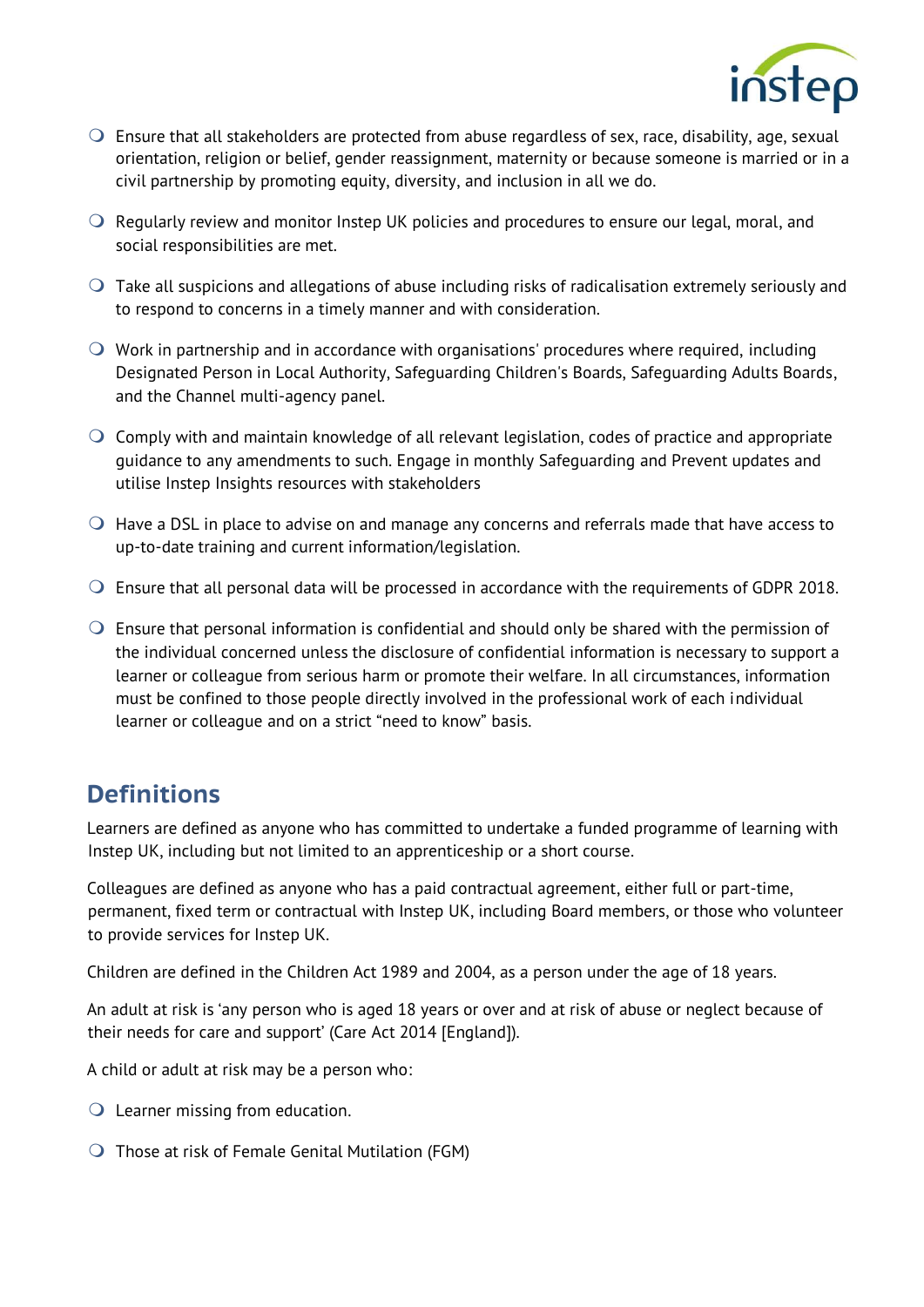

- $\bigcirc$  Those at risk of Forced Marriage.
- Those at risk of Honour Based Violence.
- $\bigcirc$  Trafficked children and young people.
- O Those in the 'Looked after system'.
- $\bigcirc$  Children, young people, and vulnerable adults living away from home.
- $\bigcirc$  Children and vulnerable adults from some minority ethnic groups.
- $\bigcirc$  Those with abuse & trauma in their past.
- O Those living in sheltered accommodation.
- O Detained in custody or under probation order.
- $\bigcirc$  Those living with domestic violence, parental substance misuse and/or parental mental ill health, receiving a service or participating in an activity targeted at older people, people with disabilities or with physical or mental health conditions.
- $\bigcirc$  Has a physical or sensory disability.
- $\bigcirc$  Is physically frail or has a chronic illness.
- $\bigcirc$  Has a mental illness or dementia.
- $\bigcirc$  Has a learning difficulty.
- $\bigcirc$  Misuses drugs and or alcohol.
- Has social and/ or emotional issues.
- $\bigcirc$  Exhibits challenging behaviours.

For the purposes of this policy, safeguarding and protecting the welfare of learners and colleagues is defined as:

- $\bigcirc$  Protecting learners and colleagues from maltreatment.
- $\bigcirc$  Preventing the impairment of learners' or colleagues' health or development.
- $\bigcirc$  Taking action to enable all learners and colleagues to have the best outcomes.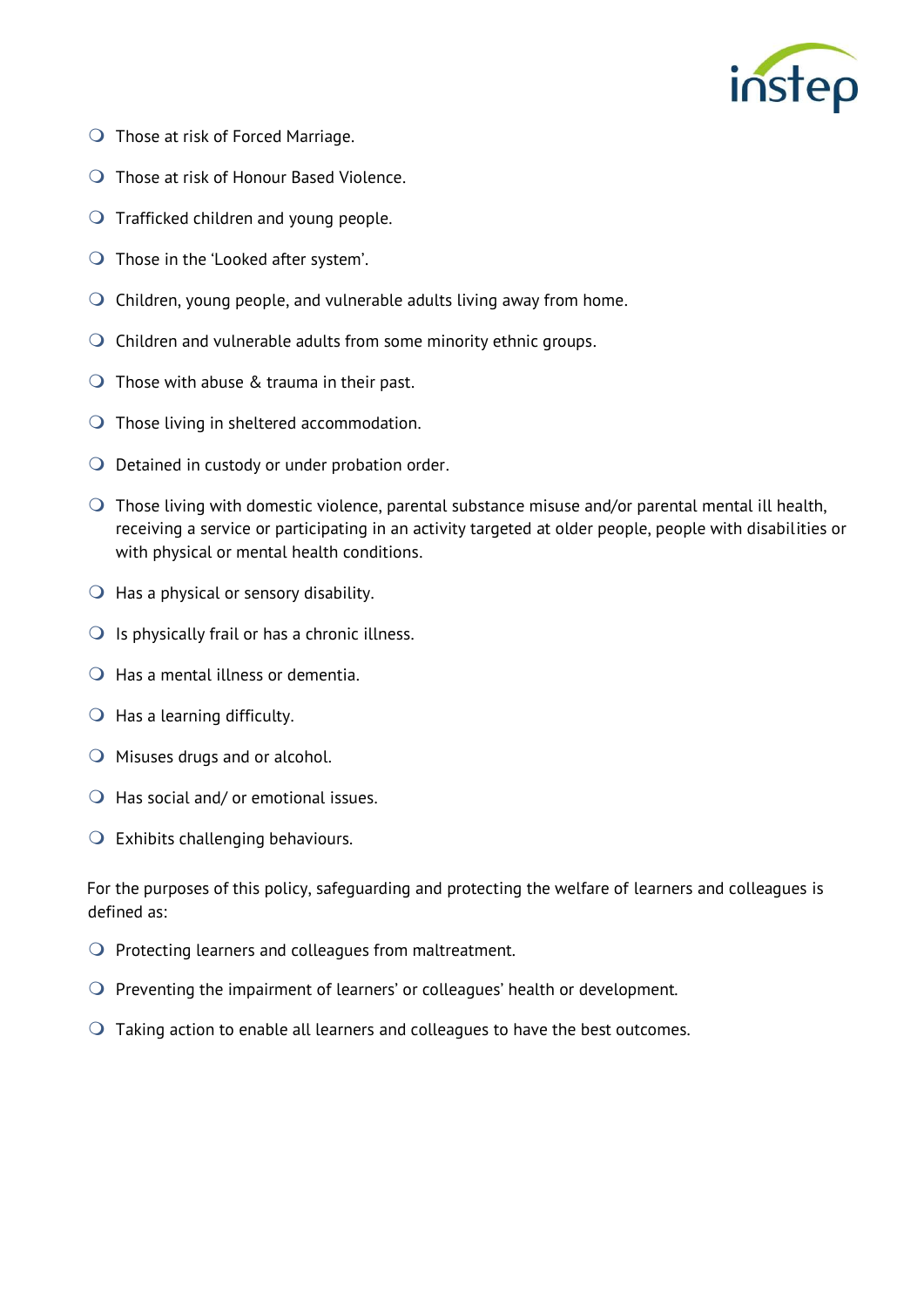

# **The Prevent Duty**

In 2010, the Government published the Prevent Duty. This raised an awareness of the specific need for training providers to safeguard their learners from violent extremism. Please also consult Instep UK's *Prevent Duty Action Plan and Risk Assessment*.

Extremist groups have attempted to radicalise learners to hold extreme views including views justifying political, religious, sexist, or racist violence, or to steer them into a rigid and narrow ideology that is intolerant of diversity and leaves them vulnerable to future radicalisation.

Prevent is about safeguarding our learners to keep them both safe and within the law. The Prevent Duty is not about preventing learners from having political and religious views and concerns but about supporting them to use those concerns or act on them in non-extremist ways.

# <span id="page-7-0"></span>**Protecting our learners**

Instep UK believes that it is always unacceptable for a child, vulnerable adult, learner, or colleague to experience abuse or discrimination of any kind and recognises its responsibility to safeguard the welfare of all learners and colleagues by a commitment to practice which protects them. Instep UK have a commitment that no learner or colleague will be treated less favourably than others in being able to access services which meet their specific individual need, and this is linked to our Equality, Diversity and Inclusion Policy and social inclusion strategies.

This policy has been developed to describe the responsibilities of colleagues, volunteers, delivery partners and contractors for the recognition and prevention of abuse and to clarify the actions to take when abuse is suspected or identified. Therefore, the aim of this policy is to ensure that Instep UK fulfils its responsibilities towards the protection, welfare and safety of learners and colleagues.

Abuse is the violation of an individual's human rights. It can be a single act or repeated acts. It can be physical, sexual, or emotional. It also includes acts of neglect or an omission to act. Abuse can take many forms and is not acceptable in any way.

#### **Instep UK will endeavour to safeguard and protect learners and colleagues by:**

- $\bigcirc$  Valuing, listening to and respecting them.
- $\bigcirc$  Adopting policies, quidelines, and a Code of Conduct for colleagues.
- $\bigcirc$  Sharing information about concerns with agencies which need to know and involving learners and colleagues appropriately.
- Ensuring that the DBS (Enhanced), in accordance with their guidelines, checks all colleagues. This information is regularly checked and monitored via the Single Central Register which contains all colleague details.
- $\bigcirc$  Recruiting colleagues safely, ensuring all necessary checks are made in line with Safer Recruitment Policies and Procedures.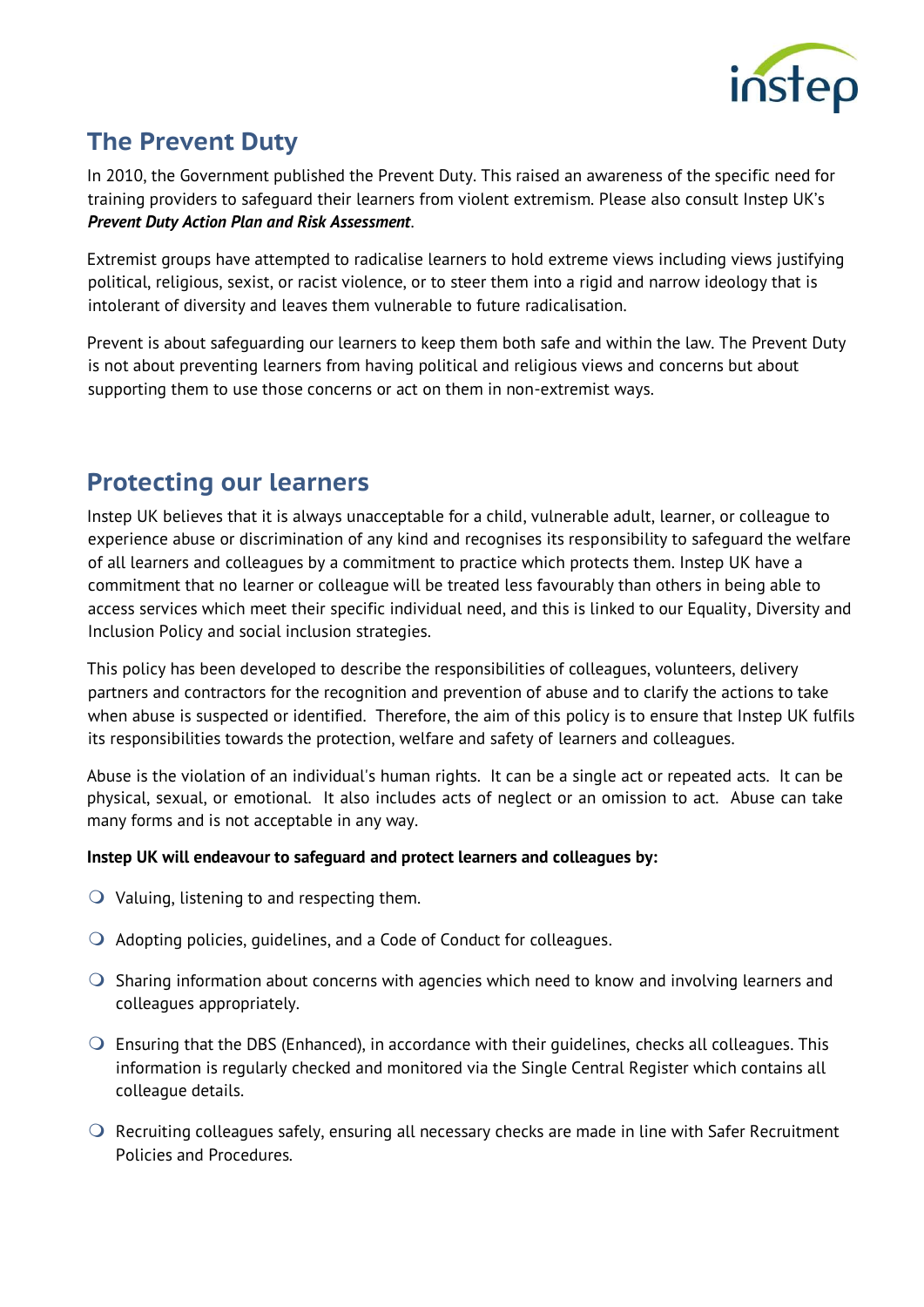

- $\bigcirc$  Making all new colleagues aware of our Safeguarding and Prevent policy and procedures.
- $\bigcirc$  Providing all colleagues with Safeguarding and Prevent training which is updated regularly.
- Ensuring that all learners are aware of our Safeguarding and Prevent policy and procedures.

Instep UK is committed to reviewing its policies and good practice annually unless there is a change to legislation with immediate effect or there has been a significant change within the organisation. The DSL is responsible for updating the policy with support from the Board.

Instep UK operates a culture of openness and transparency and embeds the Principles of 'The 5R's' across all our services and ensure all colleagues, volunteers, delivery partners and contractors understand their responsibilities regarding Safeguarding and Prevent.

### <span id="page-8-0"></span>**The 5 R's:**

| Recognise      | the signs and indications of abuse                      |
|----------------|---------------------------------------------------------|
| <b>Respond</b> | as soon as possible                                     |
| <b>Record</b>  | everything you have heard, was said or any actions seen |
| Report         | ensure you report the concern/incident                  |
| Refer          | to the DSL                                              |

### <span id="page-8-1"></span>**Legal Framework**

This policy has been created with due regard to all relevant legislation including, but not limited to, the following:

- O Children Act 1989
- O Sexual Offences Act 2003
- O Children Act 2004
- O The Mental Capacity Act 2005
- Safeguarding Vulnerable Groups Act 2006
- Equality Act 2010
- The Education (School Teachers' Appraisal) (England) Regulations 2012
- O Protection of Freedoms Act 2012
- O The Care Act 2014
- General Data Protection Regulation 2018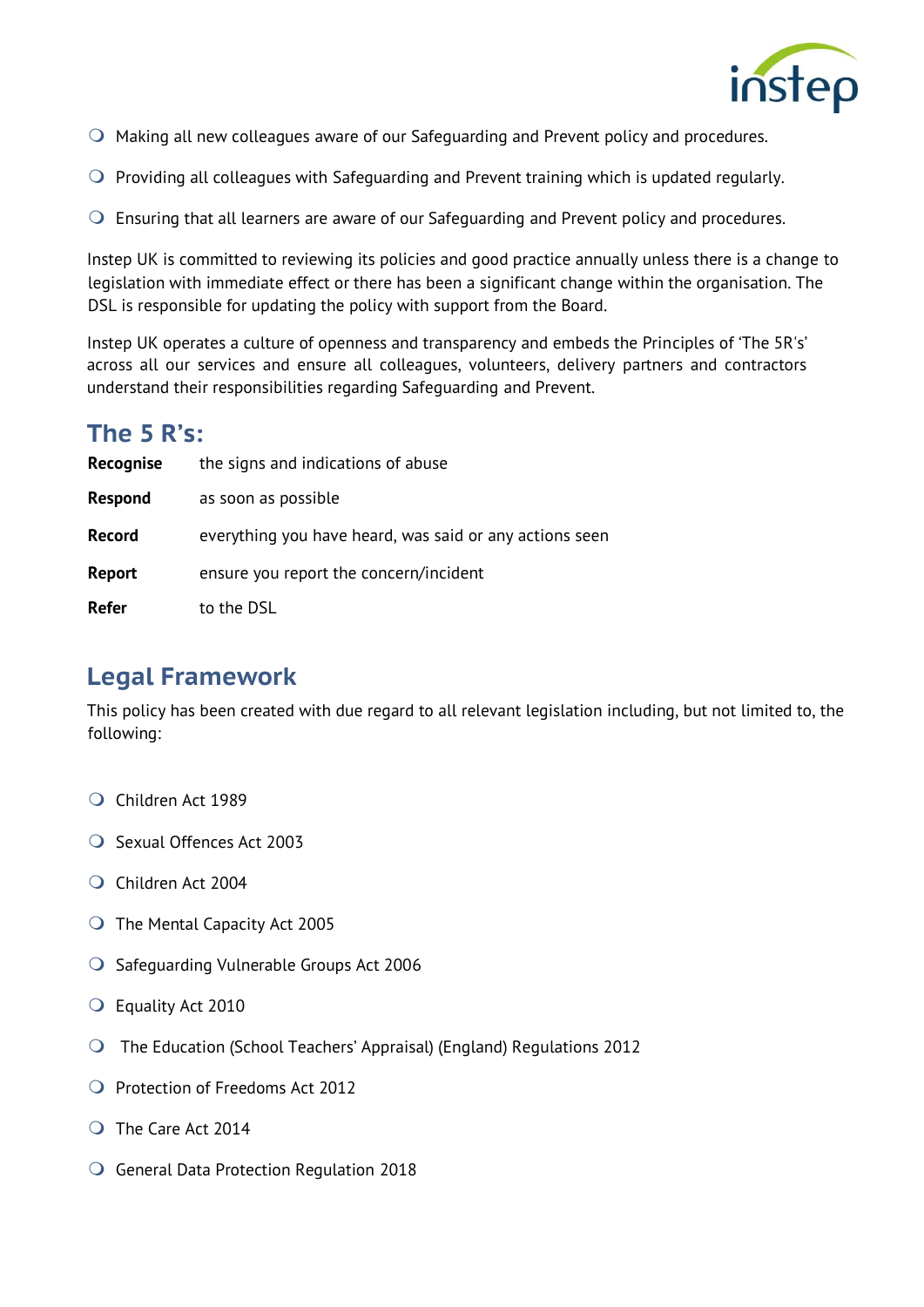

O Data Protection Act 2018

Plus, this statutory guidance:

- HM Government (2013) Multi-agency practice guidelines: Handling cases of Forced Marriage
- O DfE (2015) The Prevent Duty
- $\bigcirc$  DfE (2018) Working Together to Safeguard Children
- $\bigcirc$  DfE (2018) Disqualification under the Childcare Act 2006
- $\bigcirc$  DfE (2020) Keeping children safe in education

### <span id="page-9-0"></span>**Aims**

#### **Our aims are to:**

- $\bigcirc$  Promote fundamental British values, including freedom of speech, rights to be safe and listened to, by creating an environment that encourages learners and colleagues to raise any concerns.
- $\bigcirc$  Encourage learners to develop a sense of autonomy and independence in their learning and development.
- $\bigcirc$  Enable learners and colleagues to have the self- confidence and the vocabulary to halt inappropriate approaches.
- Work with employers to build their understanding of and commitment to the principles of safeguarding and prevent duty.
- Liaise with other statutory agencies to ensure legislative procedures are current.

#### **Missing from Education**

Learners who go missing from education will fail to achieve their full potential academically and fail to achieve economic wellbeing in later life. They are also at a greater risk of physical harm, self- inflicted or inflicted by others, being sexually exploited, and becoming involved in crime and anti-social behaviour, being employed illegally, or abusing drugs and alcohol. In line with the duty under section 10 of the Children Act 2004, Instep UK must take reasonable steps to monitor learners' attendance through a daily register. Attendance should be monitored closely, and poor or irregular attendance should be addressed. Please see *Missing from Education Policy* for more information.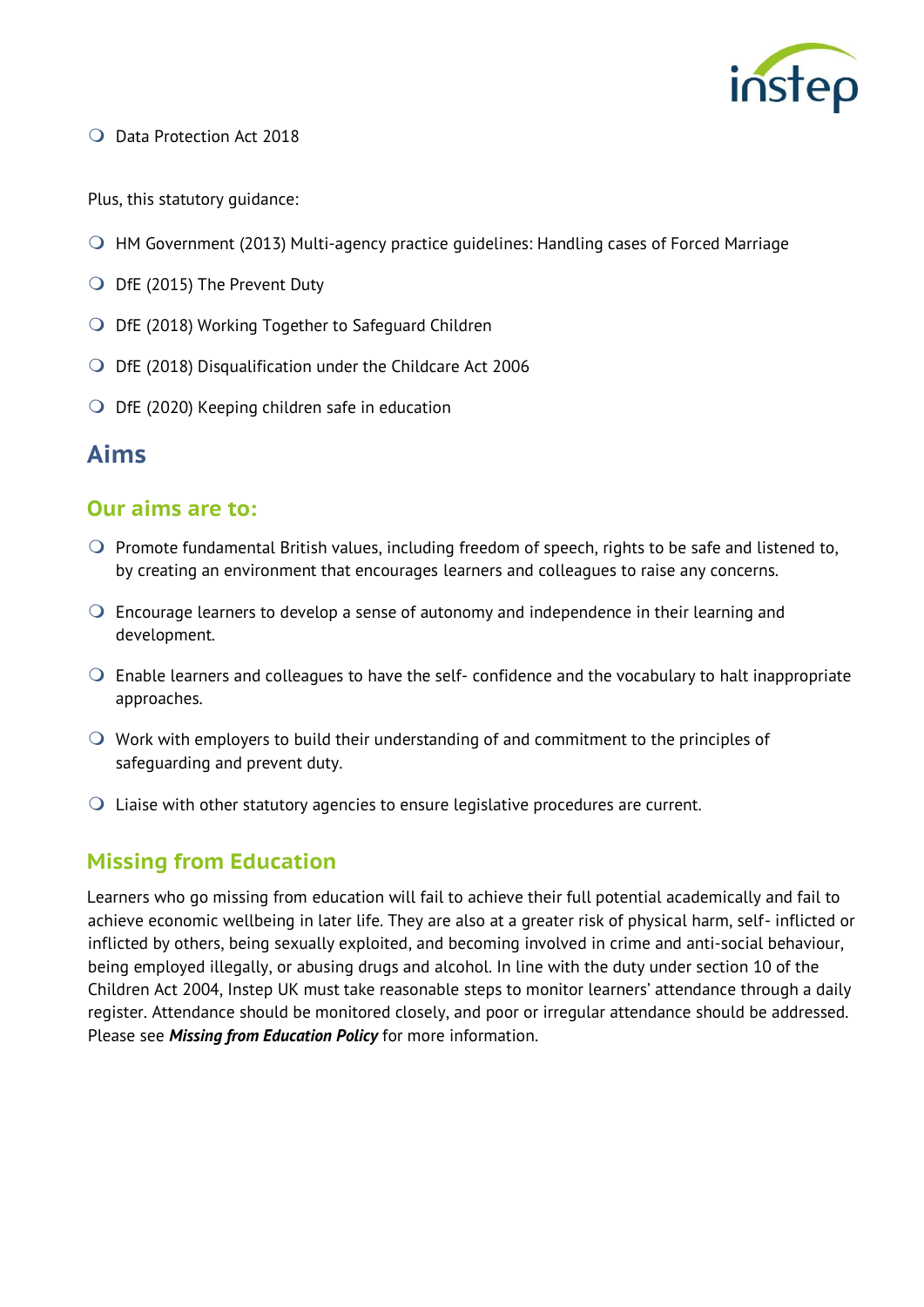

# <span id="page-10-0"></span>**Definitions and Indicators of Abuse**

Colleagues should be familiar with indicators for all forms of abuse:

| <b>Physical Abuse:</b> this may involve                                                                          | <b>Signs or Indicators:</b> this may include                                                                                                                                                                                                                                                                                                                                                                                                                       |
|------------------------------------------------------------------------------------------------------------------|--------------------------------------------------------------------------------------------------------------------------------------------------------------------------------------------------------------------------------------------------------------------------------------------------------------------------------------------------------------------------------------------------------------------------------------------------------------------|
| Hitting or punching<br>Shaking<br>Throwing<br>Poisoning<br><b>Burning or Scalding</b><br>Drowning<br>Suffocating | Unexplained bruises, marks or injuries on any part of the<br>body.<br>Frequent visits to the GP or A&E.<br>An injury inconsistent with the explanation offered.<br>Fear of family members being approached for an<br>explanation.<br>Aggressive behaviour or severe temper outbursts<br>Flinching when approached.<br>Reluctance to get changed or wearing long sleeves in hot<br>weather.<br>Depression.<br>Withdrawal behaviour, other behaviour or mood change. |

| <b>Emotional Abuse:</b> this may involve                                                                                                                                                                                                                                                                                                                                                                                                                                                                                                                                          | <b>Signs or Indicators: this may include</b>                                                                                                                                                                                                                                                                                                                                                                         |
|-----------------------------------------------------------------------------------------------------------------------------------------------------------------------------------------------------------------------------------------------------------------------------------------------------------------------------------------------------------------------------------------------------------------------------------------------------------------------------------------------------------------------------------------------------------------------------------|----------------------------------------------------------------------------------------------------------------------------------------------------------------------------------------------------------------------------------------------------------------------------------------------------------------------------------------------------------------------------------------------------------------------|
| Telling the person that they are worthless, inadequate and<br>unloved.<br>Not giving the person opportunities to express their views,<br>or deliberately silencing them.<br>Making fun of what they say or how they communicate.<br>Interactions that are beyond the developmental capability<br>Preventing them participating in normal social interaction<br>Seeing or hearing the ill-treatment of another person<br>Serious bullying (including cyber bullying)<br>Causing the person frequently to feel frightened or in<br>danger.<br>Exploitation or corruption of person. | Behavioural change.<br>Being unable to socialise with others.<br>Fear of making mistakes.<br>Self-harm.<br>Fear of family member being approached regarding their<br>behaviour.<br>$\begin{array}{c} \square \end{array}$<br>Use of inappropriate language, possession of violent,<br>extremist literature.<br>Changes in language used, the expression of extremist<br>views, advocating violent actions and means. |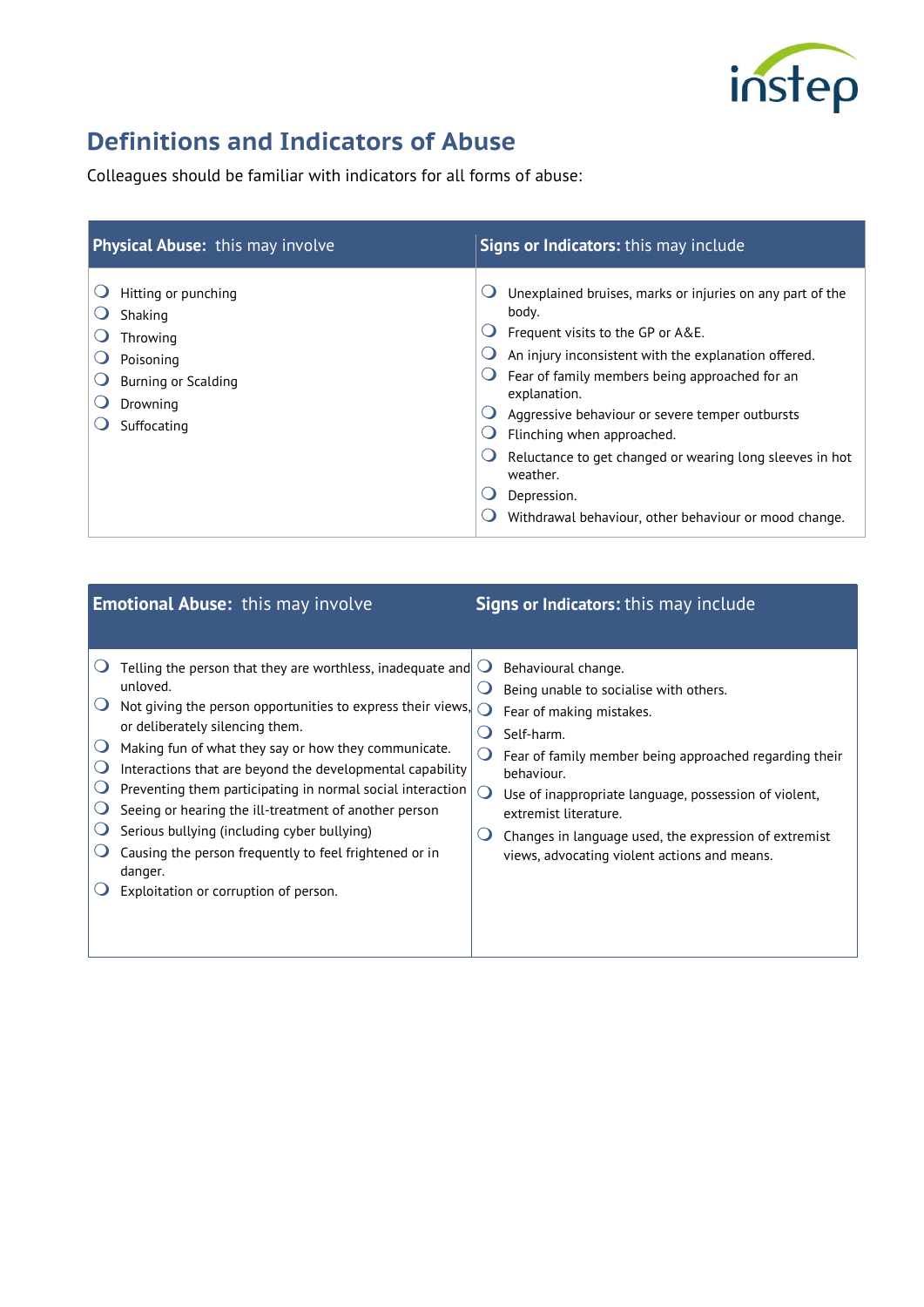

| Forcing or enticing a person to take part in sexual<br>Sexually transmitted diseases<br>activities.<br>$\cup$<br>Stomach pains<br>Physical contact including assault by penetration (for<br>$\cup$<br>Discomfort when walking or sitting down<br>example rape or oral sex)<br>Sudden or unexplained changes in behaviour<br>Non-penetrative acts such as masturbation<br>e.g., becoming aggressive or withdrawn                                                                                                                                                                                                                                                                                                                                                                                                                                                            | <b>Sexual Abuse: this may involve</b> | <b>Signs or Indicators: this may include</b>                  |
|----------------------------------------------------------------------------------------------------------------------------------------------------------------------------------------------------------------------------------------------------------------------------------------------------------------------------------------------------------------------------------------------------------------------------------------------------------------------------------------------------------------------------------------------------------------------------------------------------------------------------------------------------------------------------------------------------------------------------------------------------------------------------------------------------------------------------------------------------------------------------|---------------------------------------|---------------------------------------------------------------|
| Rubbing, touching, or pressing against clothing<br>Sexual knowledge which is beyond their age or<br>Forcing or enticing them to look at, or in the production of,<br>developmental age<br>pornographic material or watching sexual activities.<br>Sexual drawings or language<br>Grooming a person in preparation for abuse<br>Saying they have secrets they cannot tell anyone about<br>(Including via the internet)<br>Self-harm or mutilation, sometimes leading to suicide<br>$\cup$<br>Upskirting - taking a picture under a person's clothing<br>attempts.<br>without them knowing, with the intention of viewing their<br>$\left(\right)$<br>Eating problems such as overeating or anorexia<br>genitals or buttocks to obtain sexual gratification, or cause<br>the victim humiliation, distress, or alarm<br>Forcing or enticing a person to send them nude images | Kissing                               | Fear of being left with a specific person or group of people. |

| <b>Abuse by Neglect:</b> this may involve                                                                                                                                                                                                                                                                                                                                                                                    | <b>Signs or Indicators: this may include</b>                                                                                                                                                                                                                                            |
|------------------------------------------------------------------------------------------------------------------------------------------------------------------------------------------------------------------------------------------------------------------------------------------------------------------------------------------------------------------------------------------------------------------------------|-----------------------------------------------------------------------------------------------------------------------------------------------------------------------------------------------------------------------------------------------------------------------------------------|
| Neglect may occur during pregnancy because of<br>material substance abuse.<br>A family member failing to provide adequate food,<br>clothing, and shelter.<br>Exclusion from home or abandonment.<br>Failure to protect a person from physical harm or danger<br>failure.<br>Failure to ensure access to appropriate medical care or<br>treatment.<br>Neglect of, or unresponsiveness to a person's basic<br>emotional needs. | Dirty or smelly<br>Loss of weight or being constantly underweight.<br>Inappropriate dress for the weather.<br>Complaining of being tired all the time.<br>Having few friends<br>O<br>Worsening health conditions<br>U<br>$\cup$<br>Skin infections<br>Anxiety, depression, or fear<br>Q |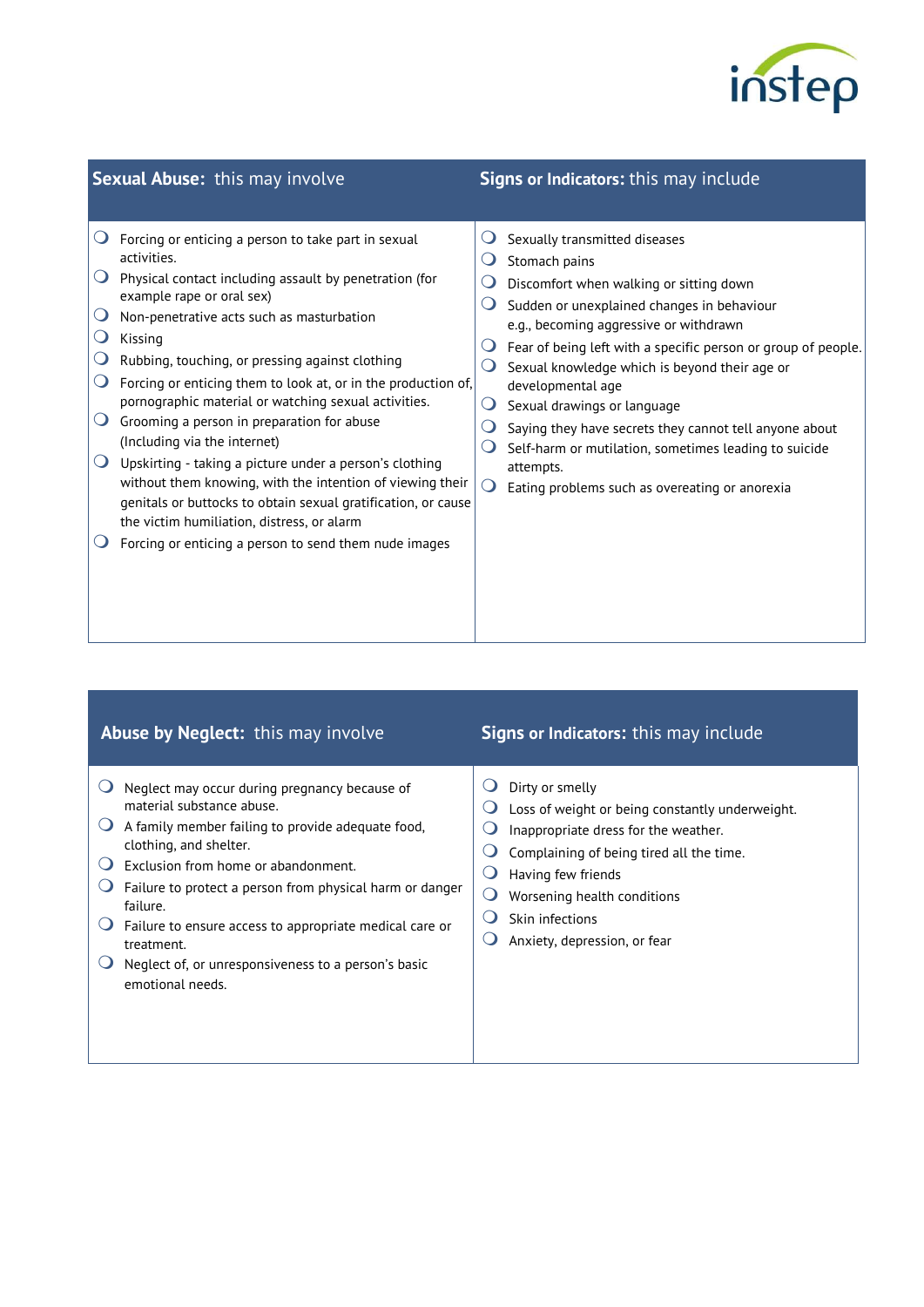

| Financial Abuse: this may involve                                                                                                                                                                                                                                                                                                                          | Signs or Indicators: this may include                                                                                                                                                                                                                                                                                                                                                                                                                                                                  |
|------------------------------------------------------------------------------------------------------------------------------------------------------------------------------------------------------------------------------------------------------------------------------------------------------------------------------------------------------------|--------------------------------------------------------------------------------------------------------------------------------------------------------------------------------------------------------------------------------------------------------------------------------------------------------------------------------------------------------------------------------------------------------------------------------------------------------------------------------------------------------|
| Being overcharged for services<br>$\cup$<br>Being tricked into receiving goods or services that they<br>do not want or need.<br>$\mathbf O$<br>Inappropriate use, exploitation, or misappropriation of<br>property and or utilities.<br>Theft<br>$\bm{\cup}$<br>Deception<br>Fraud<br>Explanation or pressure relating to wills.                           | Lack of basic requirements e.g., food, clothes, or shelter.<br>$\cup$<br>Inability to pay bills.<br>$\cup$<br>$\circ$<br>Unexplained withdrawals from accounts.<br>$\bigcirc$<br>Inconsistency between standard of living and income.<br>$\bigcirc$<br>Reluctance to take up assistance which is needed.<br>Unusual interest by family or other people in the persons<br>assets.<br>$\cup$<br>Recent changes in deeds.                                                                                 |
| Radicalisation: this may involve                                                                                                                                                                                                                                                                                                                           | Signs or Indicators: this may include                                                                                                                                                                                                                                                                                                                                                                                                                                                                  |
| Promotion of ideologies<br>Seeking out vulnerabilities in others, such as mental<br>$\mathsf{O}$<br>health concerns or lack of belonging<br>$\mathbf O$<br>Promises of rewards such as eternal spiritual reward or<br>economic incentive<br>Influencing their ways of thinking<br>$\cup$<br>Streaming propaganda<br>Using anonymous and encrypted websites | $\circ$<br>Cuts off family ties or friends and keeps company with a<br>new circle of acquaintances.<br>$\circ$<br>Expresses polarizing views of absolute truth or extreme<br>mistrust, including paranoia<br>$\circ$<br>Is drawn to conspiracy theories<br>$\cup$<br>Legitimises the use of violence to defend a cause or<br>ideology<br>Feels a sense of victimisation or rejection<br>$\cup$<br>Expresses dehumanising views about groups or<br>individuals<br>Recent changes in behaviour or habits |

### <span id="page-12-0"></span>**Recognition of Abuse, including Neglect or Bullying.**

Recognising abuse is not easy, and it is not the responsibility of colleagues to decide whether abuse has taken place or if there is significant risk. We do however have a responsibility to act if we think it may be happening.

- $\bigcirc$  All colleagues will be aware of the indicators of abuse, such as those in relation to bullying, domestic violence, sexual assaults, and online harassment.
- $\bigcirc$  All colleagues will be aware of the necessary procedures to follow to prevent abuse, as outlined in Instep UK's *Anti-Bullying Policy*.
- $\bigcirc$  All colleagues will be aware of the behaviours linked to abuse and will understand how these put learners and colleagues in danger.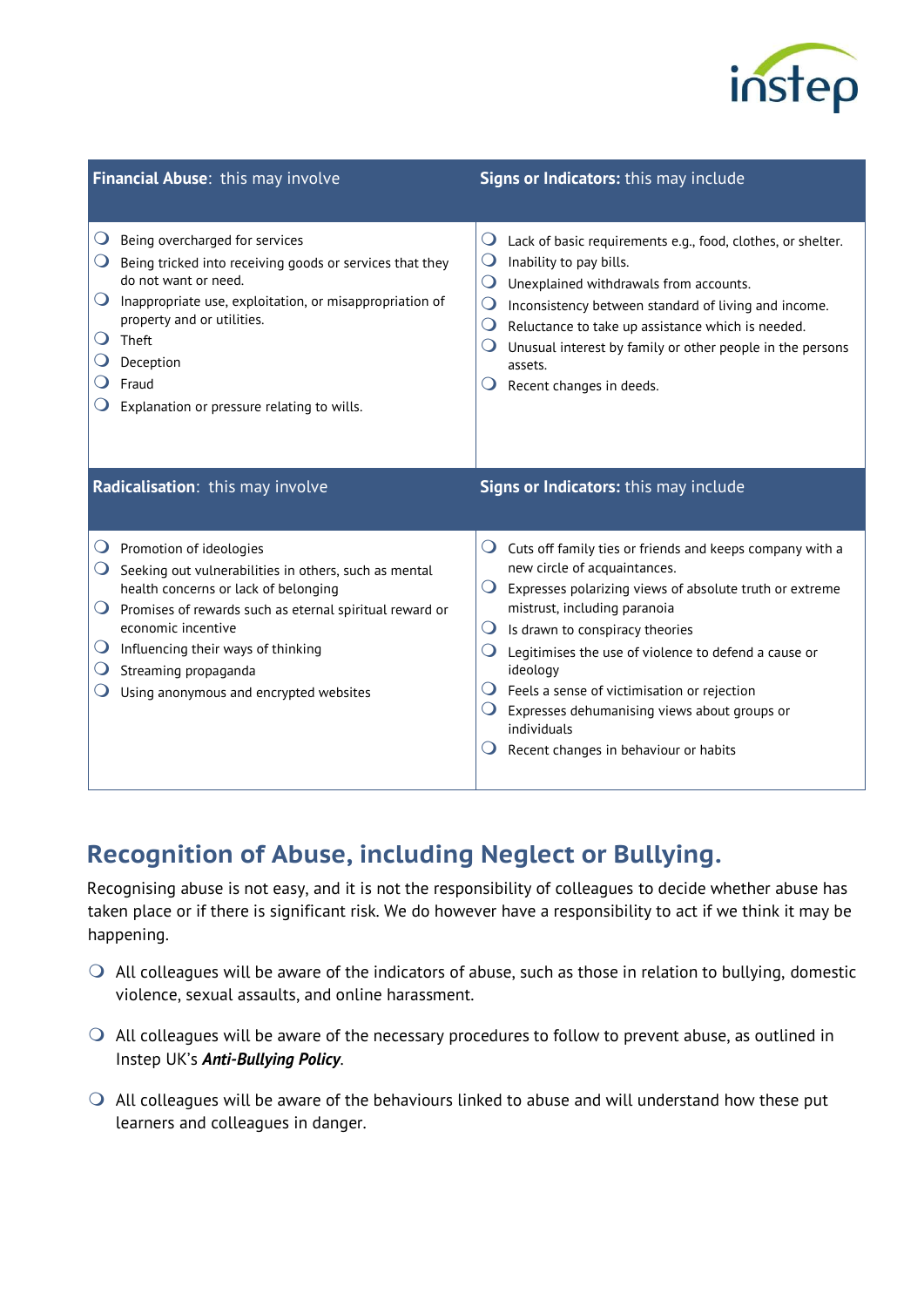

 $\bigcirc$  Colleagues will be aware of the effects of a person witnessing an incident of abuse, such as witnessing domestic violence, at home.

**Bullying and Harassment** - Bullying can include a variety of behaviours from one individual/ group to another individual/ group such as name calling, offensive language, coercion, hitting, pushing, theft or damage to belongings, cyber, spreading harmful messages, hate crime or mate crime which is befriending someone with the intent to exploit them in some way. Please refer to Instep UK's *Anti-Bullying Policy* for further detail.

**Use of equipment –** Instep UK's IT equipment (including computers, laptops, mobile phones, notebooks, etc.) must not be used to view, download, create or share (with colleagues or learners) illegal content including abusive images of children or young people.

**Risk to self and/or others** - This may include but is not exclusive to self- harm, suicidal tendencies, or potential risk of harming others, which may or may not include children. This may be because of an individual experiencing a significant level of personal, emotional trauma and/or stress.

**Domestic Abuse -** can be physical, emotional, sexual, neglect. This category also covers Forced Marriages and honour-based violence. Some learners may experience issues with drugs or alcohol to self-medicate or via dependence.

**Female Genital Mutilation (FGM)** - Victims of FGM are likely to come from a community that is known to practice FGM. Professionals should note that girls at risk of FGM may not yet be aware of the practice or that it may be conducted on them, so sensitivity should always be shown when approaching the subject. All colleagues undertake training on FGM.

**Forced Marriage** - One or both spouses do not consent to the marriage or consent is extracted under duress. Duress includes both physical and emotional pressure. A clear distinction must be made between a forced marriage and an arranged marriage. In arranged marriages, the families of both spouses take a leading role in choosing the marriage partner but the choice whether to accept the arrangement remains with the young people. All colleagues undertake training on Forced Marriages.

**Modern slavery** - Encompasses slavery, human trafficking, forced labour and domestic servitude. Traffickers and slave masters use whatever means they have at their disposal to coerce, deceive and force individuals into a life of abuse, servitude and inhumane treatment. All colleagues undertake training on Modern Slavery.

**Risks/ abuse related to family/cultural belief/ faith** - Some families have certain values and beliefs that can cause harm to a learner or colleague. An example of this can include strong beliefs or a sense of honour or shame that can prevent people from seeking or accepting the help they need. A strong cultural or religious belief in the sanctity of marriage may dissuade people from leaving their partners, even if they are violent. In addition, many religions and cultures have strong beliefs around sex outside marriage, making it very hard for young, unmarried, pregnant women to get the help they need. In extreme cases learners or colleagues who are perceived as "disobedient" or "different" are believed to be possessed by a spirit controlling their behaviour. They can be physically and emotionally abused to exorcise the spirit.

**Parental Impacts** - The issues of parents and carers can have a significant impact upon a learner or colleague's wellbeing. Some issues can include Substance Misuse, Mental Health and Domestic Abuse.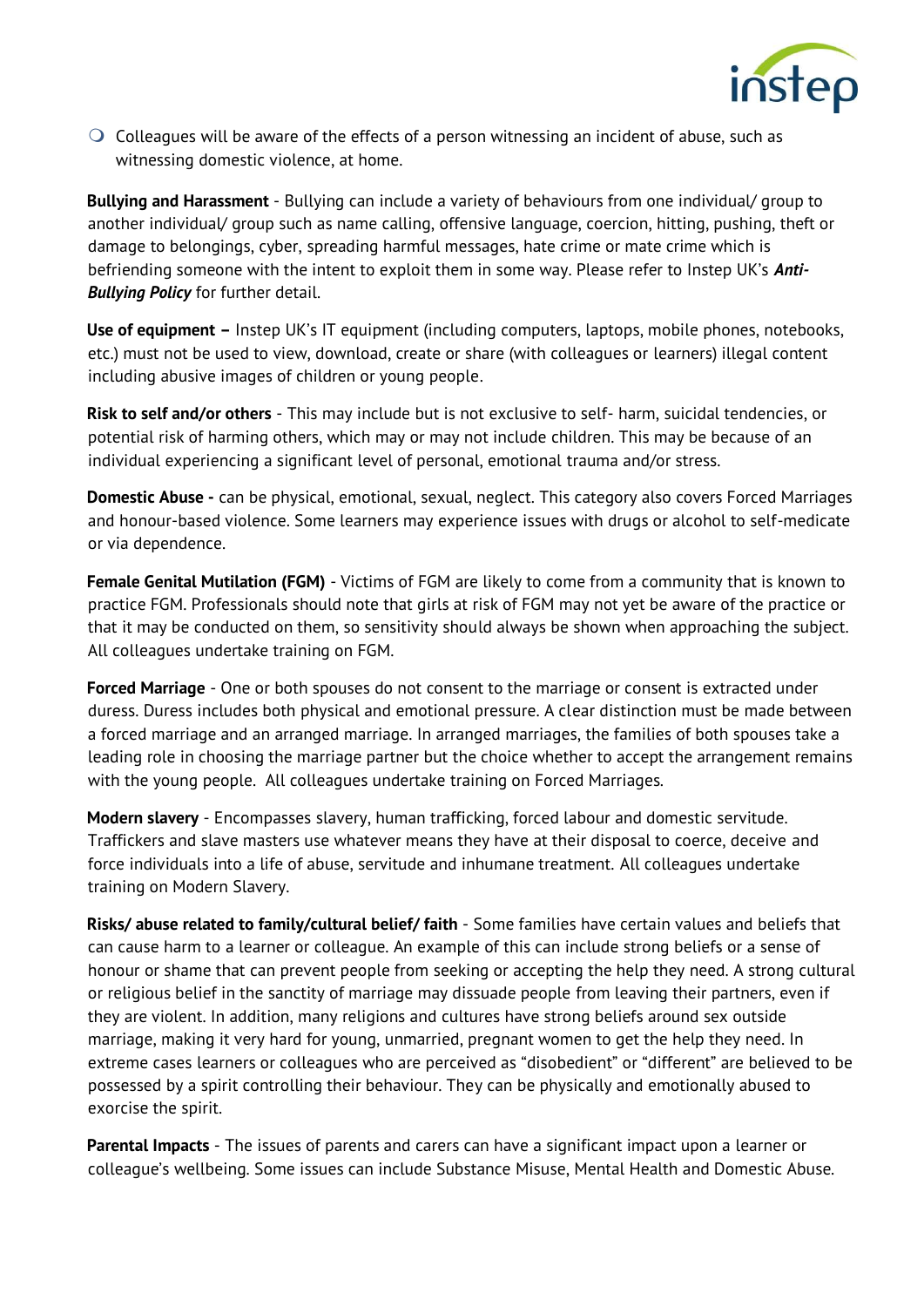

Some learners or colleagues may also provide care for their parents or other family members and as such, be unable to contribute to extra-curricular activities. Some learners or colleagues may also have been responsible for home-schooling children during lockdowns of the pandemic. This can cause extreme stress and anxiety and make normal routines extremely difficult, including homeworking.

**Homelessness** - The DSL and deputy(s) will be aware of the contact details and referral routes into the Local Housing Authority so that concerns over homelessness can be raised as early as possible.

**County Lines criminal activity -** Refers to drug networks or gangs grooming and exploiting people to carry drugs and money from urban areas to suburban areas, rural areas and market and seaside towns.

**Contextual safeguarding -** Safeguarding and Prevent incidents can occur outside of Instep UK and can be associated with outside factors. All staff, particularly the DSL and their deputy(s), will always consider the context of incidents – this is known as contextual safeguarding. Assessment of learners' behaviour will consider whether there are wider environmental factors that are a threat to their safety and/or welfare. Instep UK will provide as much contextual information as possible when making referrals to Multi-Agency Safeguarding Hub (MASH or similarly defined).

#### **Learners with SEND**

Instep UK recognises that learners with SEND can face additional safeguarding or Prevent challenges and understands that further barriers may exist when determining abuse and neglect in this group of learners.

Colleagues will be aware of the following:

- $\bigcirc$  Certain indicators of abuse, such as behaviour, mood, and injury, may relate to the learner's disability without further exploration; however, it should never be assumed that indicators relate only to their disability.
- Learners with SEND can be disproportionately impacted by things like bullying, without outwardly showing any signs.
- $\bigcirc$  Communication barriers may exist, as well as difficulties in overcoming these barriers.
- $\bigcirc$  When reporting concerns or making referrals for learners with SEND, the above factors will always be taken into consideration.
- When managing a safeguarding or Prevent issue relating to a learner with SEND, the DSL may liaise with the learner's family where appropriate, to ensure that the learner's needs are effectively met.

### **Positive Safeguarding**

Instep UK will ensure that learners are taught about safeguarding, including online safety, as part of a broad and balanced curriculum. We will use Instep Insights as one of many tools and ensure the content will be contextualised to cover topics such as:

 $\bigcirc$  Healthy relationships and respectful behaviour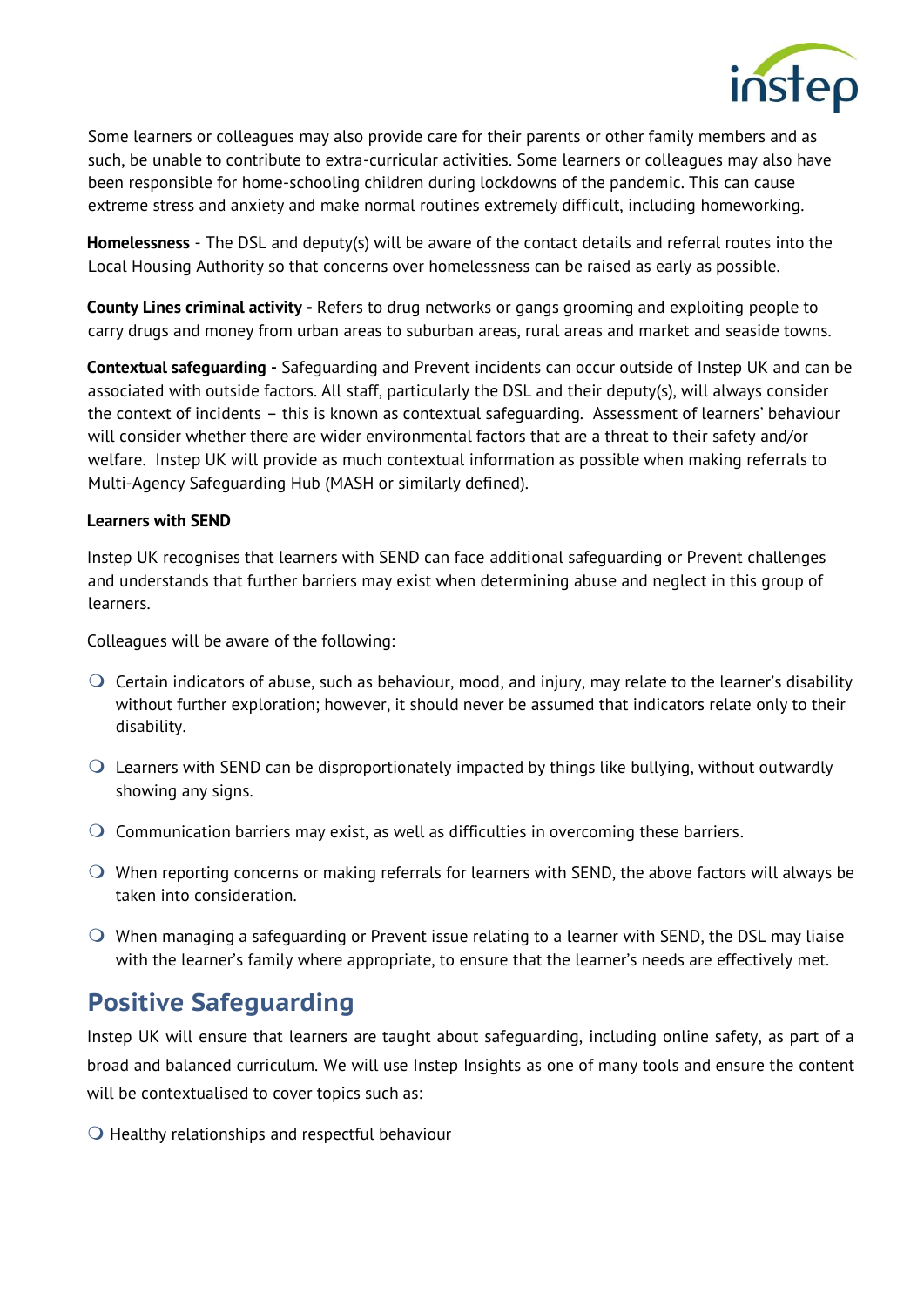

- $\bigcirc$  Gender roles, stereotyping, and equality, including fBV.
- O Body confidence and self-esteem.
- $\bigcirc$  Prejudiced behaviour, including radicalism and extremism.
- $\bigcirc$  That sexual violence and sexual harassment is always wrong.
- $\bigcirc$  Identifying the risks online
- $\bigcirc$  Learners will be made aware of how to raise concerns or make a report and how any reports will be handled. This includes the process for reporting concerns about friends or peers.

All learners receive programme inductions and are given a Learner Handbook which includes raising awareness of commitment towards Safeguarding, Prevent, details of the support services that can be offered and contact details for the Safeguarding team. The understanding of all aspects of Safeguarding, Prevent and safe working practices is checked at each progress review and the opportunity to discuss any issues is given.

Where learners are required to carry out a work placement as part of their course, assessments are made to ensure arrangements are in place prior to work related activity commencing:

- $\bigcirc$  Pre-placement Health and Safety checks of employer's premises and health and safety management arrangements are complete, including insurance details, young person risk assessments, lone working policies etc.
- $\bigcirc$  Employers are made aware of relevant Instep UK policies
- $\bigcirc$  The requirements for DBS checks are assessed and the relevant processes undertaken where required.

### <span id="page-15-0"></span>**Allegations Against Colleagues**

Instep UK recognises that whilst most colleagues who work with learners are committed to their wellbeing and care there exists a range of abuse perpetrated by workers that despite the best efforts and interventions can still take place.

- $\bigcirc$  An allegation may relate to a colleague who has behaved in way that has harmed, or may have harmed, a learner or colleague.
- We ensure that all learners, employers, and colleagues know how to complain about colleagues, which may include an allegation of abuse or neglect of statutory duties.
- $\bigcirc$  We follow the guidance of the Local Safeguarding Board when responding to any complaint that a colleague may have abused a learner or other colleague.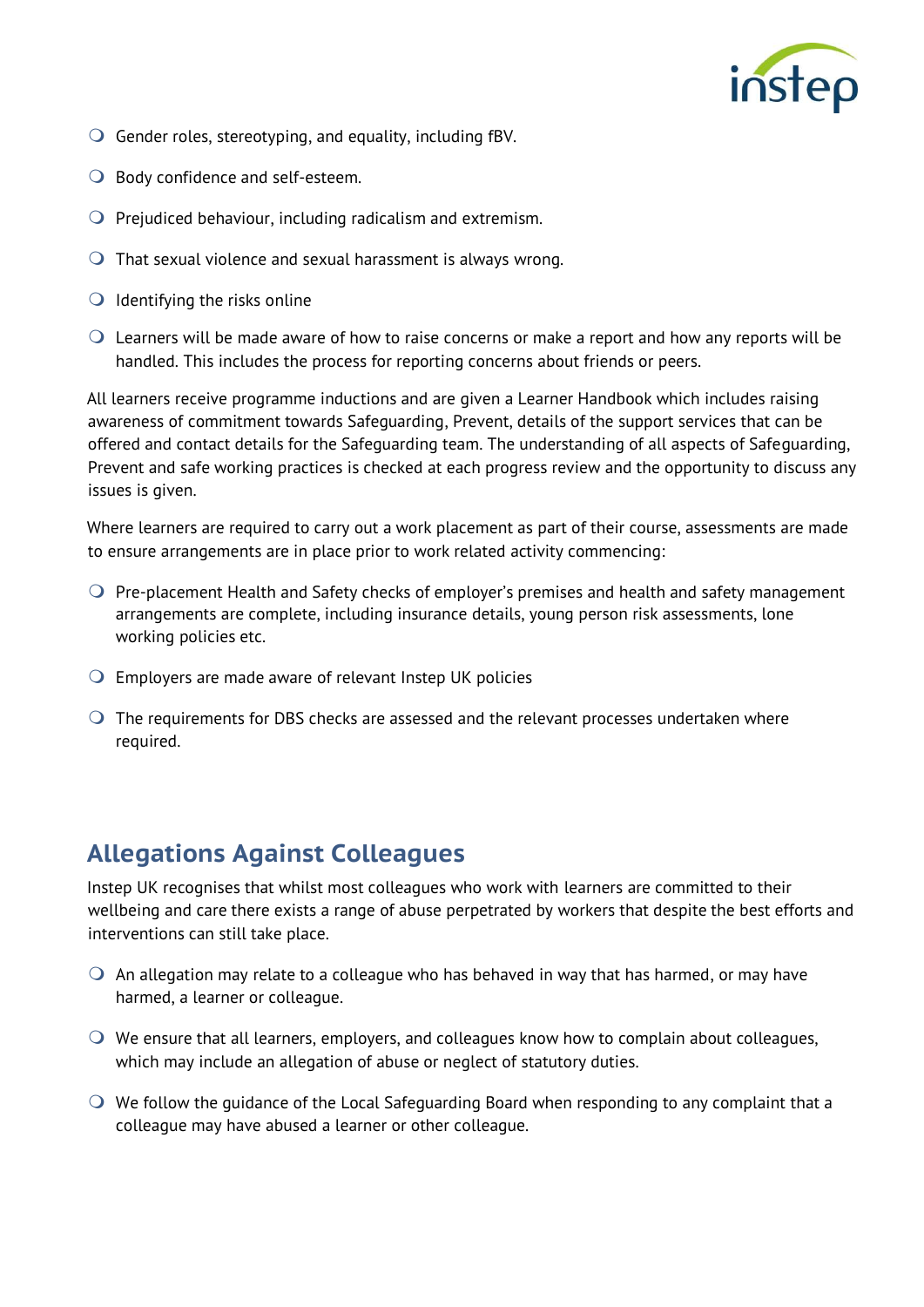

- $\bigcirc$  Each manager knows that the DSL is to be made aware immediately of any allegation or complaint against a colleague.
- We respond to any disclosure by learners, employers or colleagues that abuse by a colleague may have taken, or is taking place, by first recording the details of any such alleged incident on an incident form.
- We refer any such complaint immediately to the Local Authority's Designated Officer (LADO) to investigate.
- $\bigcirc$  We co-operate entirely with any investigation carried out by the local authority and police.

### <span id="page-16-0"></span>**Abuse of a position of trust**

Instep UK recognises that our colleagues are in a position of trust with our learners in our care and acknowledge that it could be considered a criminal offence to abuse that trust. Broadly speaking, a relationship of trust can be described as one in which one party is in a position of power or influence over the other by virtue of their work or the nature of their activity. It is vital that for all of those in positions of trust to understand the power this can give them over those they teach and care for and the responsibility.

Instep UK acknowledge the principle of equality embedded into the legislation of the Sexual Offenders Act 2003 applies irrespective of sexual orientation, neither homosexual or heterosexual relationships are acceptable within a position of trust.

We recognise that the legislation is intended to protect young people who are over the age of consent but under the age of 18 years.

Instep UK recognises the importance that its colleagues protect the rights and needs of all learners on our programmes and in our care.

### **Disciplinary Action**

It is a criminal offence for a person over 18 in a position of trust to enter a sexual relationship with any learner under 18 years old, even if the relationship is consensual. If allegations are made against a colleague, the same procedures as outlined above must be followed. If a colleague suspects abuse, whether sexual or otherwise, from another colleague, the DSL is informed. Depending on the severity of the allegations outside agencies may be informed and/or the colleague disciplinary procedure may be invoked.

Where a colleague or a volunteer is dismissed from the delivery of services or internally disciplined because of misconduct relating to a learner, we notify the Disclosure and Barring Service (DBS) so that appropriate action is taken.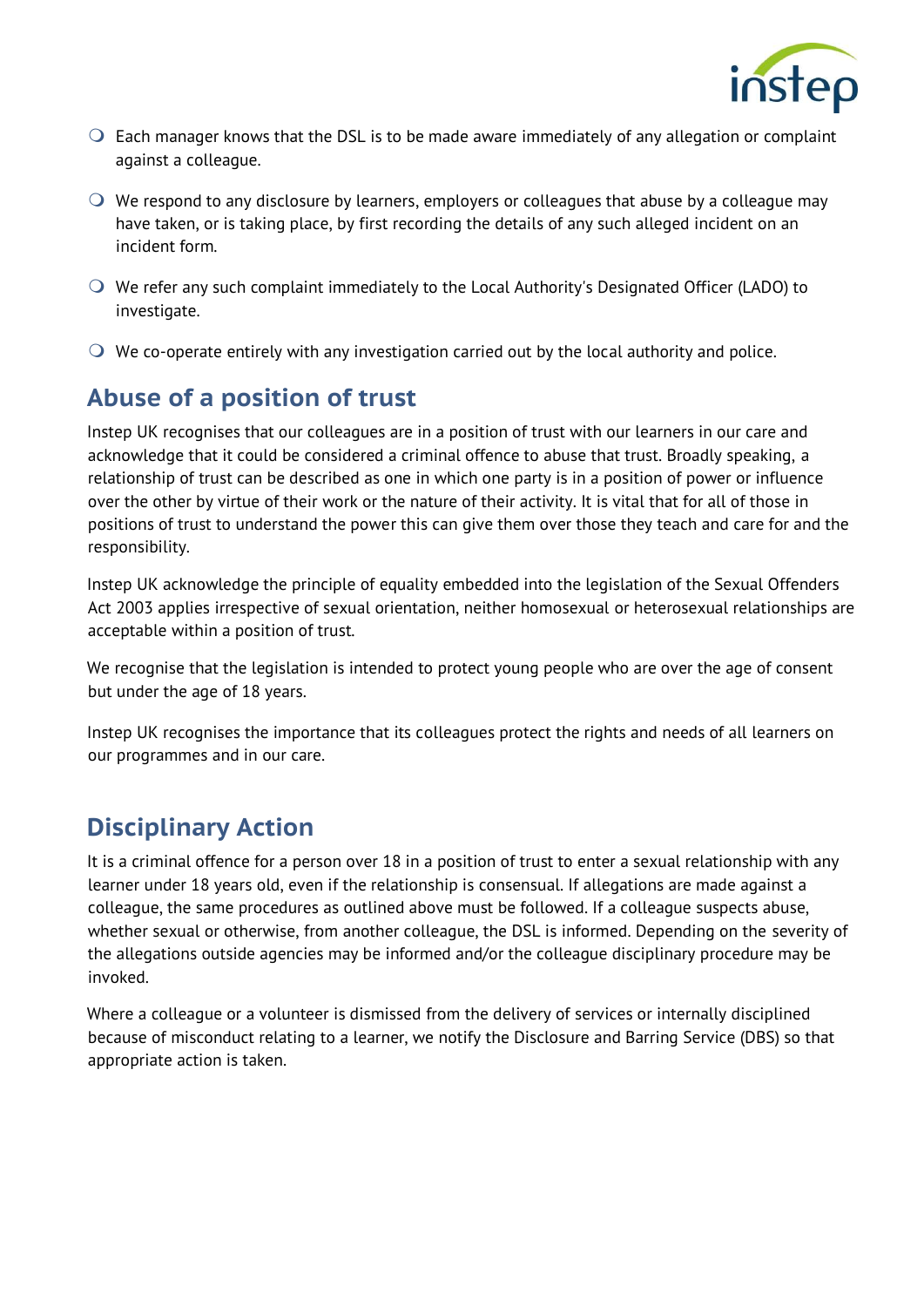

# <span id="page-17-0"></span>**Support for Colleagues**

Where a colleague finds a disclosure particularly distressing, they may wish to access the additional services, contact the HR Department or speak to an Instep UK Mental Health First Aider for support.

Instep UK adopt an open-door policy for any colleagues who wish to discuss their concerns however, colleagues will need to be mindful that Instep UK cannot, as with learners, give absolute confidentiality to any disclosures.

### <span id="page-17-1"></span>**Roles and responsibilities**

#### **The Board has a duty to:**

- $\bigcirc$  Ensure that Instep UK complies with its duties under the above child protection, safeguarding and Prevent legislation.
- Guarantee that the policies, procedures, and training opportunities in Instep UK are effective and comply with the law at all times.
- $\bigcirc$  Guarantee that the Instep UK contributes to inter-agency working in line with the statutory quidance ['Working Together to Safeguard Children' \(2018\)](https://www.gov.uk/government/publications/working-together-to-safeguard-children--2).
- $\bigcirc$  Confirm that Instep UK's safeguarding arrangements take into account the procedures and practices of the LA as part of the inter-agency safeguarding procedures.
- $\bigcirc$  Comply with its obligations under section 14B of the Children Act 2004 to supply the local safeguarding arrangements with information to fulfil its functions.
- $\bigcirc$  Ensure that a member of the board is nominated to liaise with the LA and/or partner agencies on issues of safeguarding and in the event of allegations of abuse made against another board member.
- $\bigcirc$  Guarantee that there are effective safeguarding and prevent policies and procedures in place together with a staff code of conduct.
- Ensure that there is a senior board level lead responsible for safeguarding and Prevent arrangements.
- $\bigcirc$  Appoint a member of staff from the SLT to the role of DSL as an explicit part of the role-holder's job description.
- Appoint one or more deputy DSLs to provide support to the DSL and ensure that they are trained to the same standard as the DSL and that the role is explicit in their job description.
- $\bigcirc$  Make sure that learners are taught about safeguarding and Prevent, including protection against dangers online, through teaching and learning opportunities, as part of providing a broad and balanced curriculum.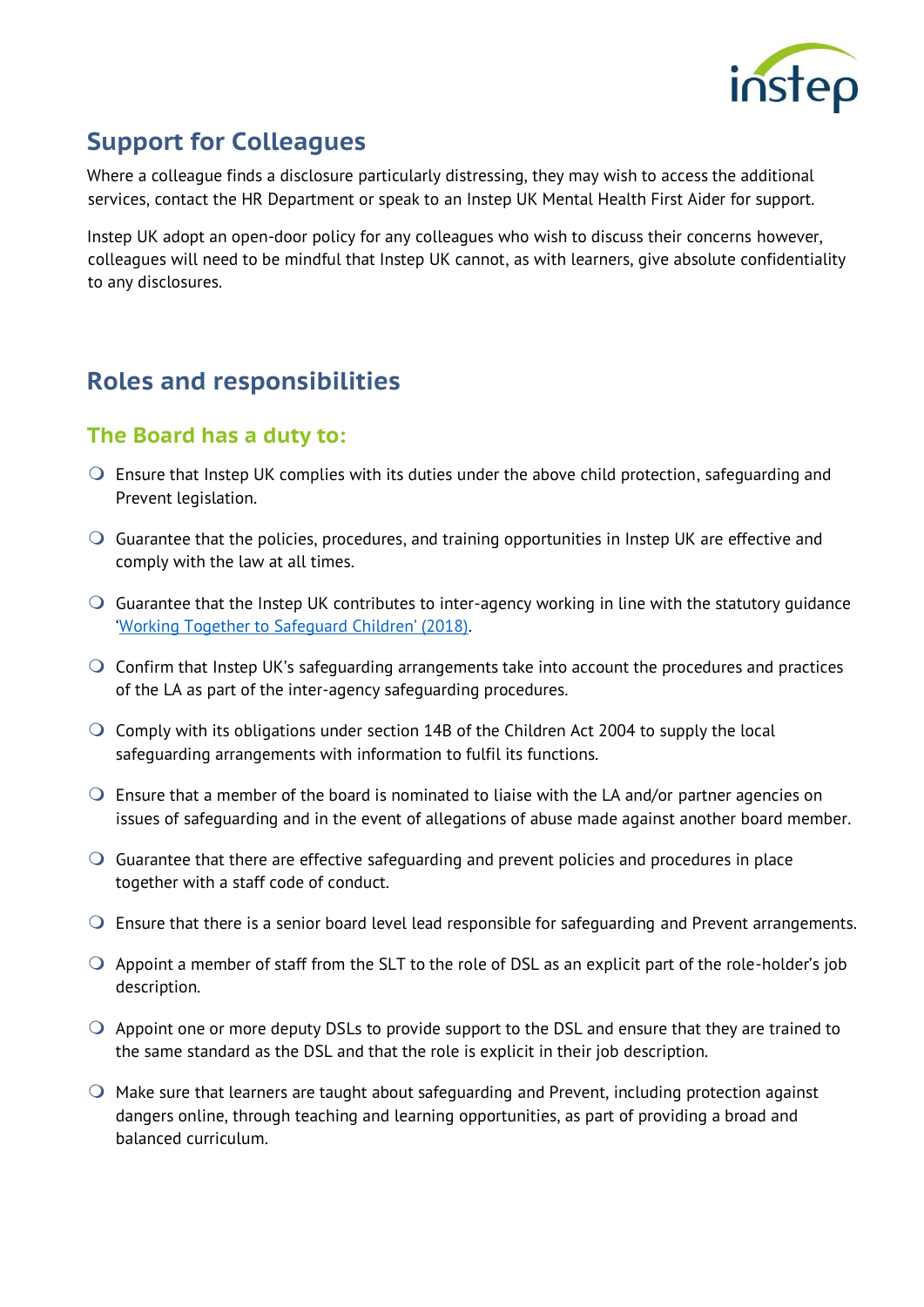

- $\bigcirc$  Adhere to statutory responsibilities by conducting pre-employment checks on staff who work with learners taking proportionate decisions on whether to ask for any checks beyond what is required.
- Ensure that colleagues are appropriately trained to support learners to be themselves in the learning environment, e.g., if they are LGBTQ+.
- $\bigcirc$  Guarantee that volunteers are appropriately supervised.
- $\bigcirc$  Make sure that at least one person on any appointment panel has undertaken safer recruitment training.
- Ensure that all colleagues receive safeguarding and Prevent training and updates, such as bulletins, emails, and meetings monthly.
- $\bigcirc$  Certify that there are procedures in place to handle allegations against colleagues.
- $\bigcirc$  Confirm that there are procedures in place to make a referral to the DBS and the Teaching Regulation Agency (TRA), where appropriate, if a person in regulated activity has been dismissed or removed due to safeguarding or Prevent concerns or would have been had they not resigned.
- Guarantee that there are procedures in place to handle learners' allegations against other learners.
- $\bigcirc$  Ensure that appropriate disciplinary procedures are in place, as well as policies pertaining to the behaviour of learners and colleagues.
- Ensure that procedures are in place to eliminate unlawful discrimination, harassment and victimisation, including those in relation to peer-on-peer abuse.
- $\bigcirc$  Make sure that learners' wishes and feelings are taken into account when determining what action to take and what services to provide to protect them.
- $\bigcirc$  Guarantee that there are systems in place for learners to express their views and give feedback.
- Establish an **early help procedure** (see page 25) and ensure all staff understand the procedure and their role in it.
- $\bigcirc$  Put in place appropriate safeguarding responses for learners who go missing from education, particularly on repeat occasions, to help identify any risk of abuse and neglect, including sexual abuse or exploitation, and prevent the risk of their disappearance in future.
- $\bigcirc$  Ensure that all members of the board have been subject to a DBS check.

### <span id="page-18-0"></span>**Role of Designated Safeguarding Lead (DSL)**

Instep UK has appointed a DSL to have overall responsibility for issues related to safeguarding learners. The DSL is responsible for acting as a source of advice on safeguarding matters, for coordinating action within the organisation and for liaising with health, children services, adult services, and other agencies about suspected or actual cases of abuse. The DSL will be assisted by other colleagues who will be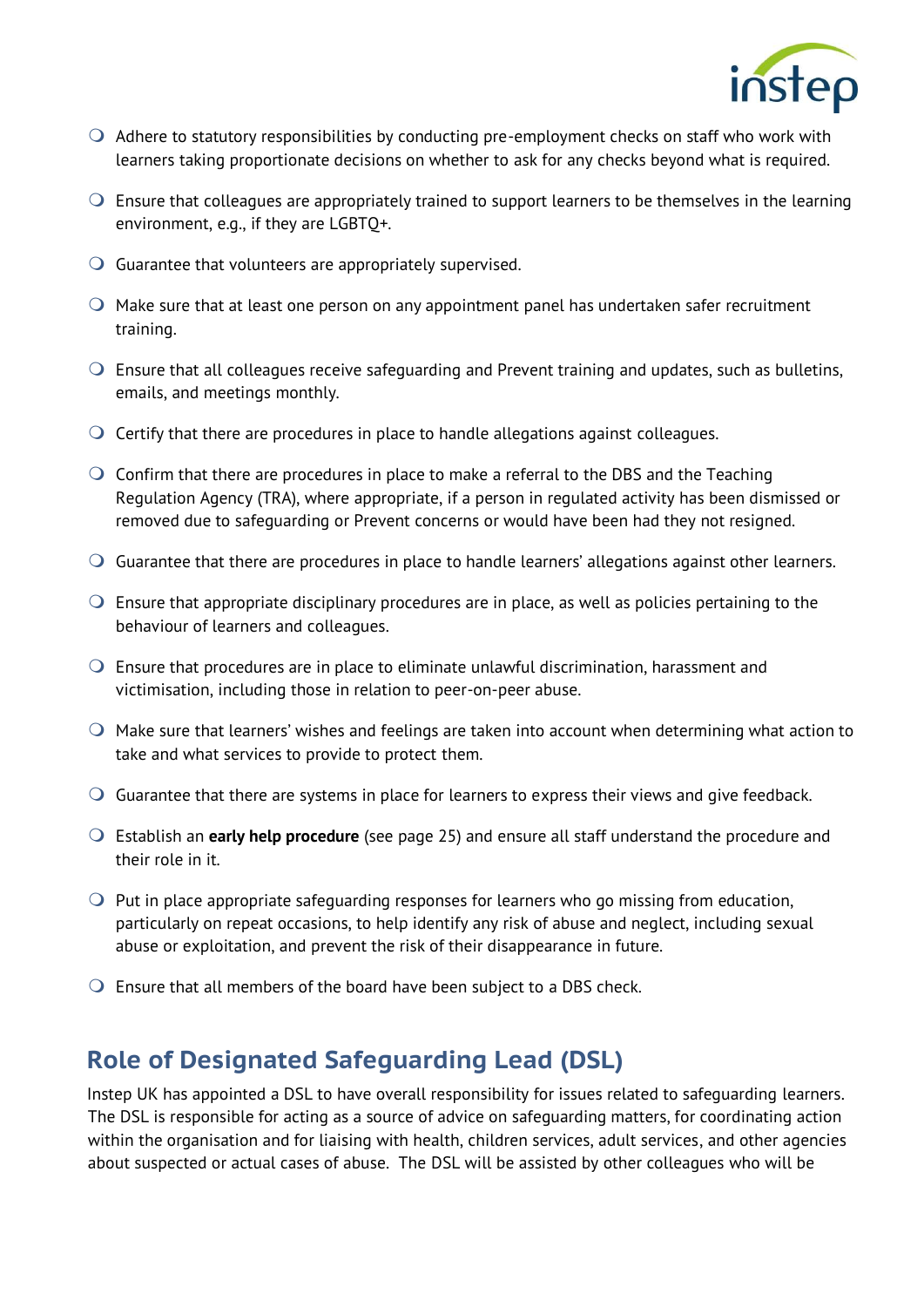

appointed as Designated Safeguarding Officers (DSOs). DSOs have a key responsibility for raising awareness with colleagues, of issues relating to the welfare of learners and the promotion of a safe environment within Instep UK. The DSL will receive training in Safeguarding and interagency working as required by the LSCB/ LSAB and receive refresher training annually as required by Instep UK. The team are required to keep up to date with developments in safeguarding and Prevent as required.

The DSL has governance over safeguarding matters across Instep UK, the Managing Director has overall responsibility for safeguarding at Board level. The CEO will ensure that resources, support, and all relevant training are available and in place for colleagues. The Corporate Services Director will support the Safeguarding team in meeting their responsibilities and ensuring that Instep UK meets its commitments and takes it seriously.

There are clear and robust job descriptions for the DSL and DSO roles within Instep UK which can be accessed on the system. The DSL is responsible for reviewing the Safeguarding and Prevent Policy annually along with any policies linked to safeguarding processes and procedures that support the embedding and working practices of this policy.

- $\bigcirc$  The DSL is responsible for ensuring the Safeguarding and Prevent Policy is available publicly and to manage any suspected abuse referrals.
- The DSL will alert the DBS where a person has been dismissed or left due to risk to or harm that they presented or may have presented to a learner or colleague.
- $\bigcirc$  The DSL will alert the Police where a crime may have been committed.
- $\bigcirc$  Refer all cases of suspected abuse to the local authority.
- $\bigcirc$  Liaise with senior management to inform them of issues especially on-going enquiries and police investigations.
- $\bigcirc$  The DSL will maintain a proper record of any safeguarding referral, complaint, or concern even where that concern does not lead to a referral.
- $\bigcirc$  The DSL will act as a source of advice, support, and expertise to colleagues on matters of safety and safeguarding.
- Liaise with relevant agencies following a referral to ensure it has been dealt with effectively and identify whether a resolution has been achieved.
- $\bigcirc$  The individual responsible for HR and Training with support from the CEO ensures that all colleagues receive training in safeguarding and Prevent, are aware of Instep UK 's procedures for safeguarding and that refresher training takes place bi-annually.
- The DSL provides information on a quarterly basis to the CEO and SMT setting out how Instep UK has discharged its duties. The DSL is also responsible for reporting deficiencies in procedure or policy identified by the LSCB at the earliest opportunity.
- $\bigcirc$  If the DSL is absent from the business the Deputy DSL will be responsible for undertaking these duties.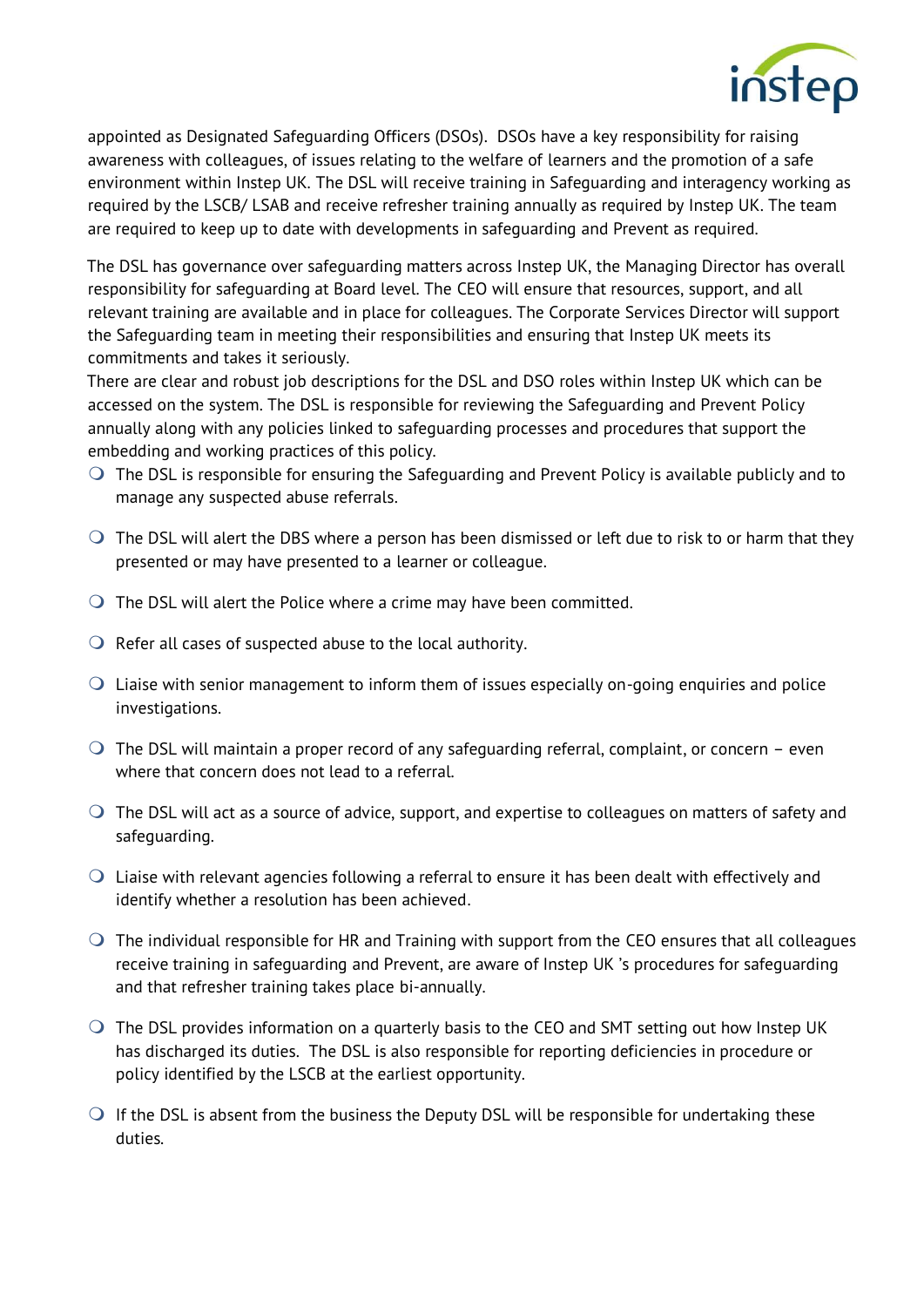

Under no circumstances should a colleague undertake any investigative activities of alleged or actual abuse, nor should they contact any of the external agencies that will deal with a referral. It is the responsibility of the DSL with support from the senior management team to decide whether a referral should be made and to which agency or agencies. It is the role of the relevant Safeguarding and Police Services agencies to decide if abuse has taken place.

### <span id="page-20-0"></span>**The DSL has responsibility for:**

### **Managing referrals**

- $\bigcirc$  Refer cases of suspected abuse to Local Authority.
- $\bigcirc$  Support colleagues who make referrals to Local Authority.
- $\bigcirc$  Refer cases to Chanel programme where there is a radicalisation concern.
- $\bigcirc$  Refer cases where a person has been dismissed or left due to risk/harm to a child or vulnerable person to DBS.
- $\bigcirc$  Refer cases where a crime has been committed to the Police.

#### **Working with others**

- $\bigcirc$  As required liaise with "case manager" and the DSL at the Local Authority for child protection concerns on all cases which concern a colleague.
- Liaise with SMT / EXEC board to inform of issues / ongoing enquires related to section 47 of the Children's Act 1989.
- Liaise with colleagues on matters of safety and safeguarding when deciding whether to make a referral by liaising with relevant external agencies.
- $\bigcirc$  Link with local Safeguarding and Prevent Boards.

#### **Ongoing Development and Raising Awareness**

- Understand the assessment process for providing early help and intervention, through locally agreed common and shared assessment process (local safeguarding boards).
- Have working knowledge of each local safeguarding board children's and adults.
- Develop colleague awareness of policies and processes.
- Alert to specific learners in need, SEND, Young Carers and "Looked after."
- $\bigcirc$  Keep detailed, accurate, secure written records of concerns and referrals.
- $\bigcirc$  Ensure open and listening culture.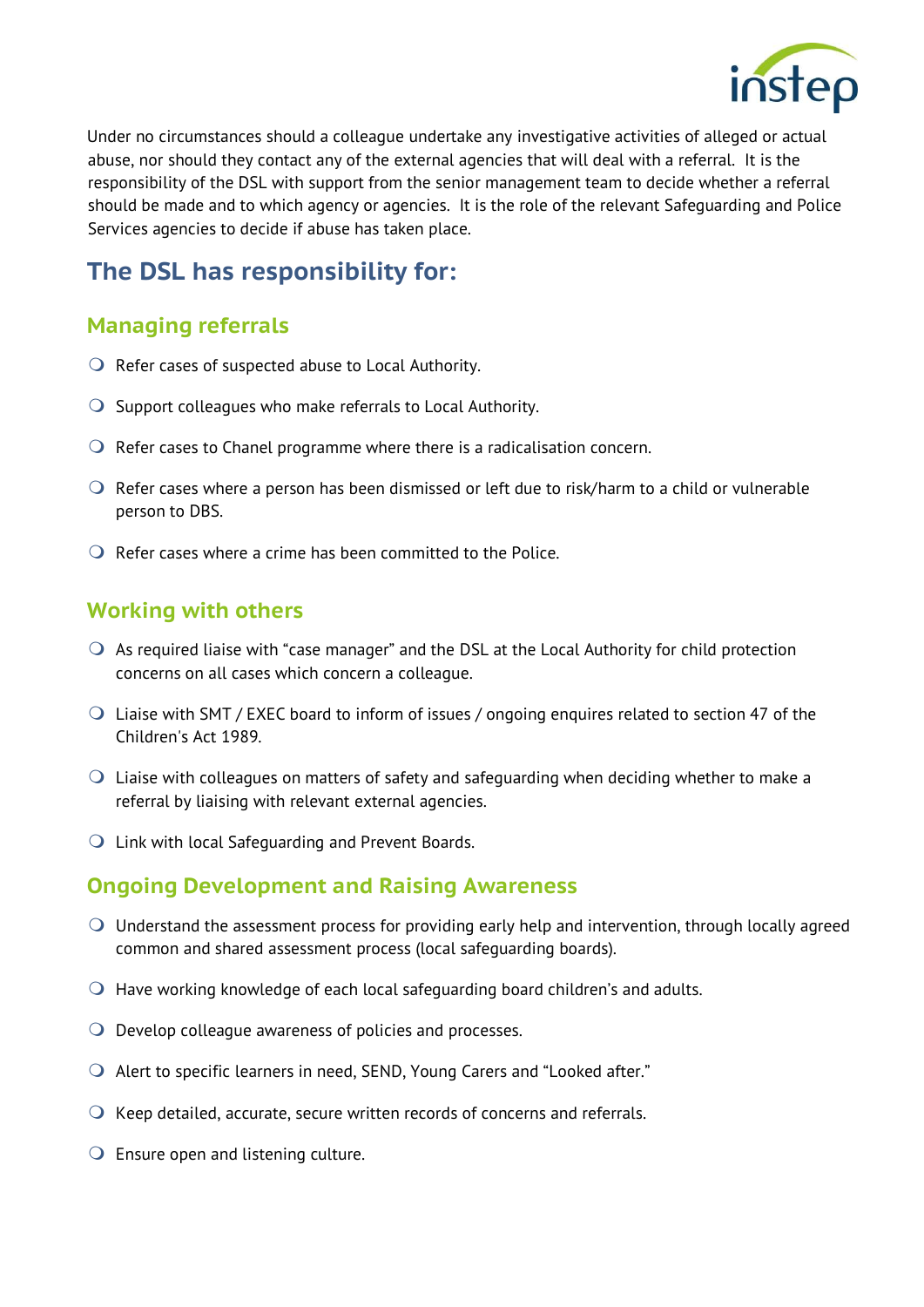

Understand Prevent Duty, providing advice and support to colleagues.

#### <span id="page-21-0"></span>**Other colleagues have a responsibility to:**

- $\bigcirc$  Safeguard learners' and colleagues' wellbeing and maintain public trust in Instep UK as part of their professional duties.
- $\Omega$  Provide a safe environment in which leaners can learn.
- $\bigcirc$  Act in accordance with Instep UK procedures with the aim of eliminating unlawful discrimination, harassment and victimisation, including those in relation to peer-on-peer abuse.
- $\bigcirc$  Maintain an attitude of 'it could happen here' where safeguarding is concerned.
- $\bigcirc$  Be aware of the signs of abuse and neglect.
- $\bigcirc$  Be aware of the early help process and understand their role in it.
- $\bigcirc$  Be aware of and understand the procedure to follow in the event that a learner or colleague confides they are being abused or neglected.
- $\bigcirc$  Support social workers in making decisions about learners or colleagues, in collaboration with the DSL.
- $\bigcirc$  Maintain appropriate levels of confidentiality when dealing with individual cases, and always act in the best interest of the learner or colleague.
- $\bigcirc$  Follow Instep UK's procedure for, and approach to, preventing radicalisation as outlined in the *Prevent Duty Statement*.

#### <span id="page-21-1"></span>**Inter-agency working**

- $\bigcirc$  Instep UK contributes to inter-agency working as part of its statutory duty.
- $\bigcirc$  Instep UK will work with MASH (CSCS), the police, health services and other services to protect the welfare of its learners and colleagues, through the early help process and by contributing to interagency plans to provide additional support.
- $\bigcirc$  Instep UK recognises the importance of information sharing between professionals and local agencies in order to effectively meet learners' needs.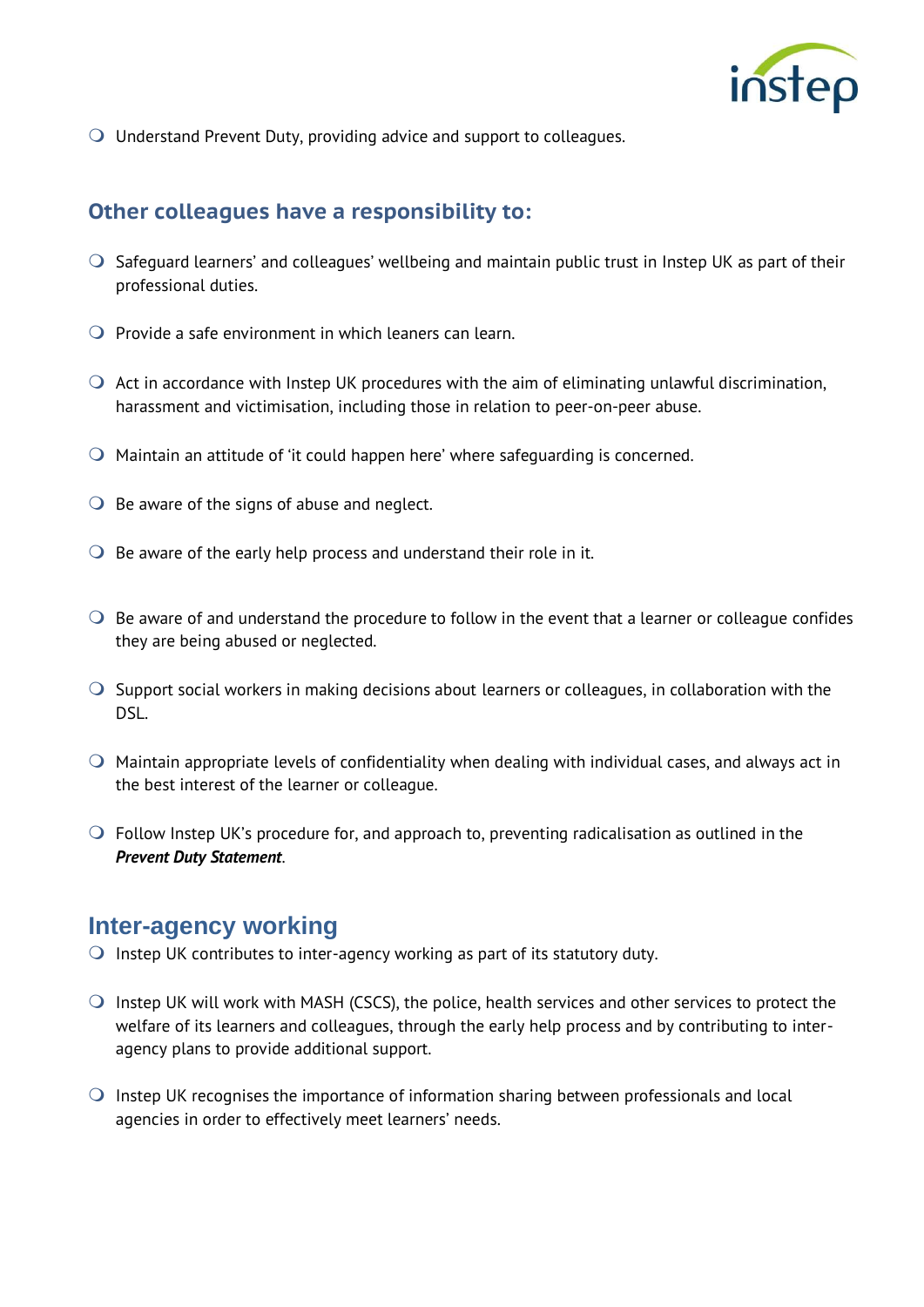

- $\bigcirc$  Colleagues are aware that whilst the GDPR and the Data Protection Act 2018 places a duty on Instep UK to process personal information fairly and lawfully, it is not a barrier to sharing information where failure to do so would result in a learner or colleague being placed at risk of harm.
- $\bigcirc$  Colleagues will ensure that fear of sharing information does not stand in the way of their responsibility to promote the welfare and safety of learners or colleagues.
- $\bigcirc$  Instep UK also recognises the particular importance of inter-agency working in identifying and preventing child sexual exploitation (CSE).
- Instep UK supports [Working Together to Safeguard Children 2018](https://www.gov.uk/government/publications/working-together-to-safeguard-children--2) guidance

# <span id="page-22-0"></span>**Talking to Parents/ Carers if required.**

In most cases, it is good practice to be open and honest at the outset with parents/carers about concerns and any action that Instep UK intends to take. Instep UK's Safeguarding and Prevent Policy will be presented to parents/carers online to inform them of our commitments and responsibilities, including the mechanism for communication of this. Where a referral is to be made the Instep UK DSL will make all reasonable efforts to ensure parents/carers are informed. However, an inability to inform parents/carers should not prevent a referral being made. Consideration will be given to not informing them when a learner expresses a wish that their parent/carer are not informed at this stage or where it would not be good practice for the DSL to discuss concerns with parents/carers before referral.

### <span id="page-22-1"></span>**Safer Recruitment Processes**

When recruiting new members of colleagues Instep UK follows government guidance and adopts Safer Recruitment practices. To summarise, Instep UK uses the DBS checking service to assess applicants' suitability for positions of trust, ensures two appropriate references are obtained and ensures qualifications are verified. Safer Recruitment training is undertaken by senior colleagues who conduct recruitment activities in accordance with statutory guidance. Please read the *Safer Recruitment Policy* for more details.

### <span id="page-22-2"></span>**External Speakers**

At Instep UK we ensure that any external speakers are appropriately vetted before any public speaking or events are arranged. We ensure that all stakeholders remain free from any extremist or inappropriate material to avoid influence or exposure. Liaison takes place with the local Prevent Coordinator to pass on any concerns regarding speakers and to access details for vetted, reputable speakers. In the event of any concerns raised regarding external speakers, this will be passed on immediately to the local Prevent Coordinator to ensure this does not continue.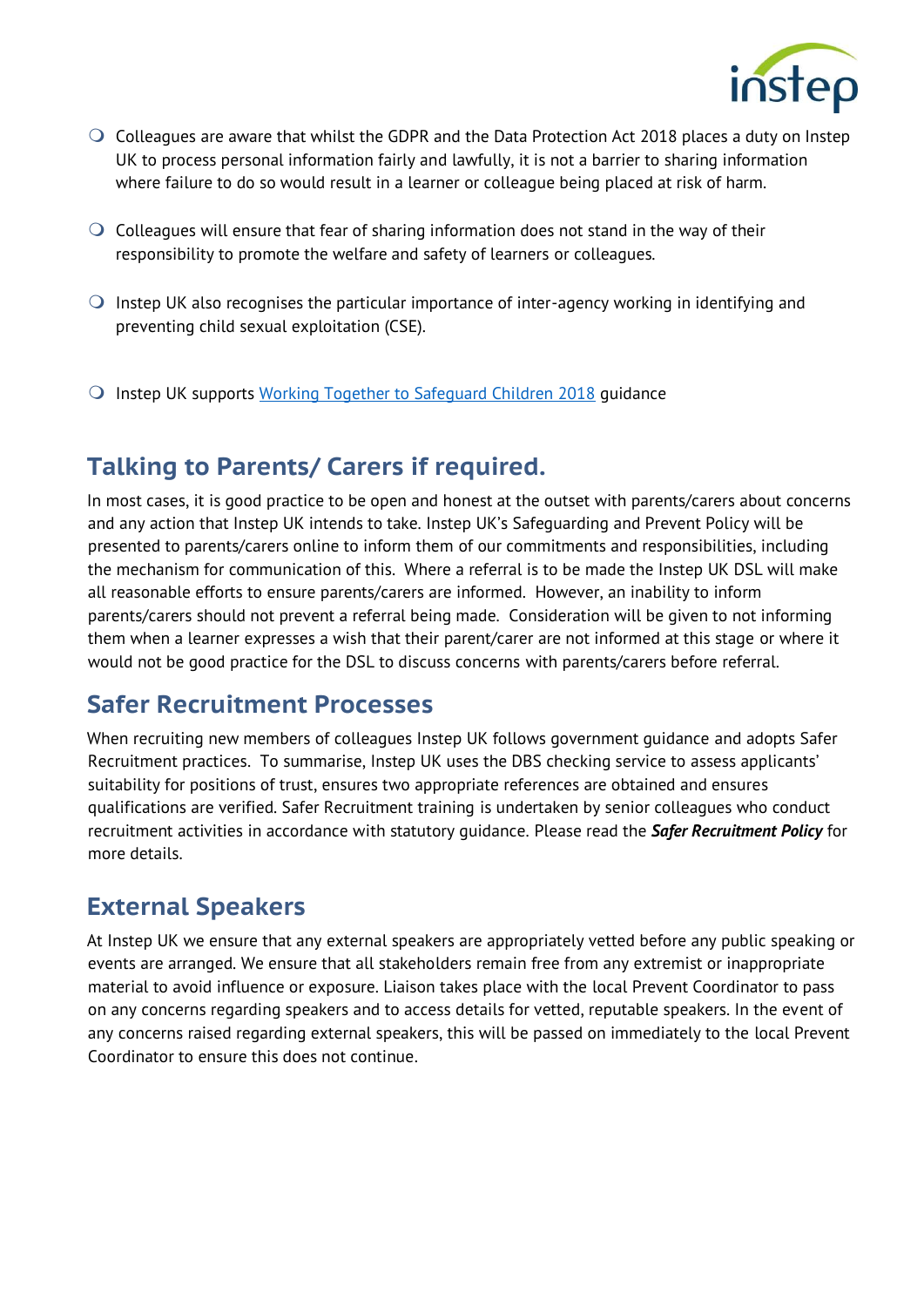

# **Confidentiality**

A good working relationship between colleagues and learners depends to a large extent on the establishment of trust. However, guarantees of absolute confidentiality should not be given. If a learner or colleague discloses to a colleague, it is important that the boundaries of confidentiality and the need to pass on that information are explained. It is often easier to explain to them that you have a responsibility to pass on information on certain matters than to get into a situation where you break a confidence.

### **Disclosure**

Instep UK strongly supports the principle of working in partnership with learners. This means seeking clear, explicit, and informed consent from the individual(s) concerned for information about them to be shared with specified other individuals or agencies where consistent with the individual(s) best interests.

It is possible, however, to identify some circumstances in which sharing confidential information without consent will normally be justified in the public interest. These are:

- When there is evidence, or reasonable cause to believe, that the learner or colleague is suffering or is at risk of suffering significant harm.
- $\bigcirc$  To prevent significant harm arising to learners and colleagues, including through the prevention, detection, and prosecution of serious crime.

### <span id="page-23-0"></span>**Information Sharing and Record Keeping**

There may be some circumstances where the welfare or safety of an individual may take precedence over confidentiality. When sharing information Instep UK will ensure:

- $\bigcirc$  The Data Protection Act is not a barrier to sharing information.
- $\bigcirc$  Be open and honest.
- $\bigcirc$  Seek advice.
- $\bigcirc$  Share with consent where appropriate. (There may be some circumstances where seeking consent including parental consent is not required)
- $\bigcirc$  Consider safety and wellbeing.
- $\bigcirc$  Ensure that information sharing is appropriate and secure.
- $\bigcirc$  Keep a record.
- $\bigcirc$  The colleague who receives the allegation or disclosure should make an immediate written record of the conversation using the correct reporting methods.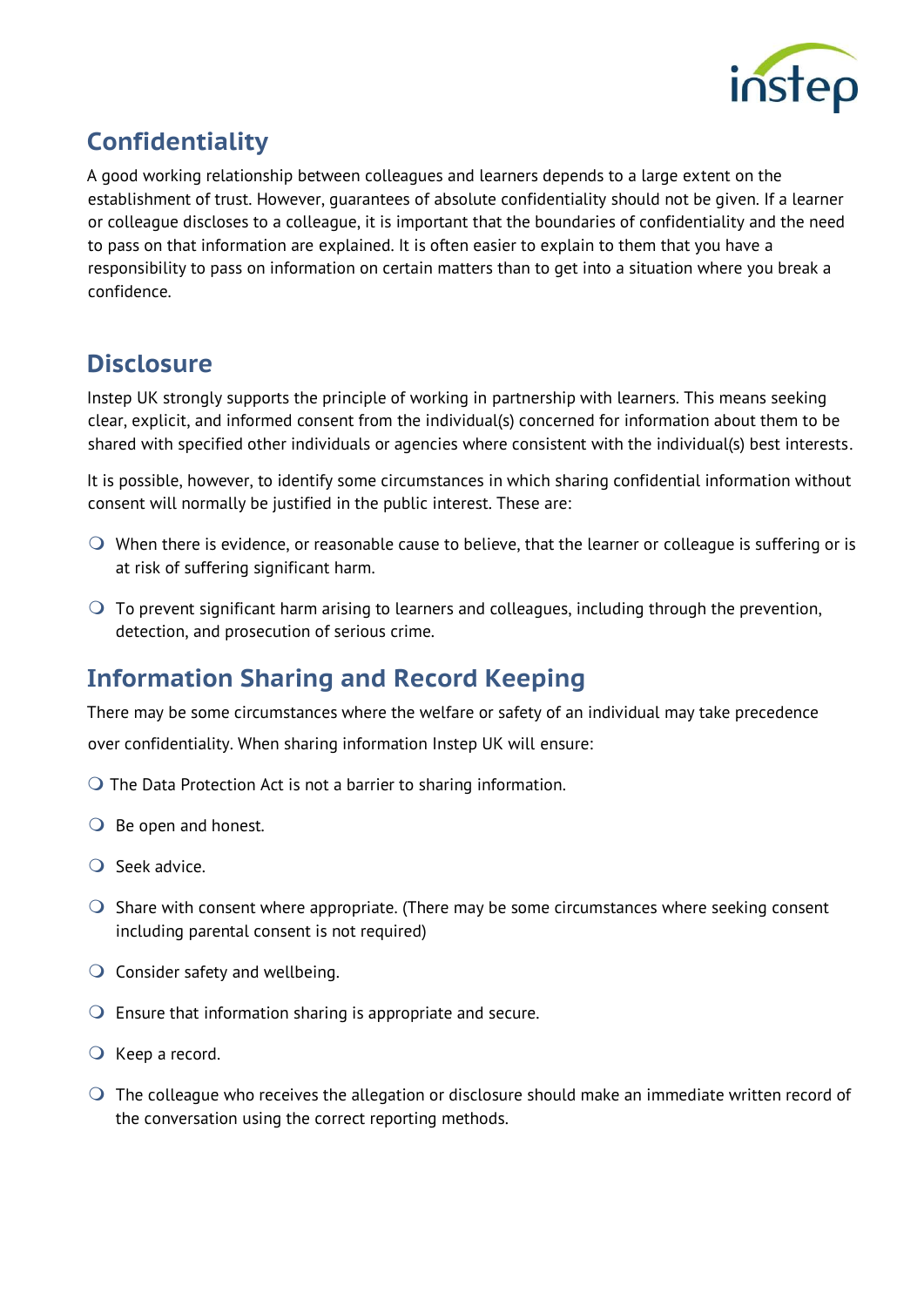

We follow the procedures as set by the Local Safeguarding Board in relation to the delivery of services' and designated roles and tasks in supporting the learner, family, and employer subsequent to any investigation.

All suspicions and investigations are kept confidential and shared only with those who need to know. Any information is shared under the guidance of the Local Safeguarding Board and Local Authority Designated Officer (LADO).

**Recording** - When recording an incident, a Safeguarding Concern Form (Appendix 1, available on SharePoint) must be completed. Whilst you can record observations, do not interpret, or give opinion as this may bias the information provided and jeopardise any future investigation into the allegation. The Safeguarding Concern Form should be emailed to the correct inbox and is kept securely.

**Report** - Any issues or concerns, allegations or suspicions relating to Safeguarding must be taken seriously and reported to the DSL via the Safeguarding Concern Form (Appendix 1).

**Refer** - Where required, the DSL will refer or support you with guidance on next steps and / or signposting the relevant external agency.

# <span id="page-24-0"></span>**Promotion of Safeguarding through Teaching, Learning and Assessment**

We are committed to promoting awareness of learner abuse issues and the Prevent Agenda throughout our training and learning programmes.

We seek out additional development opportunities for all colleagues to ensure that they can recognise the signs and symptoms of possible physical abuse, emotional abuse, sexual abuse and neglect and are aware of the reporting procedures.

We seek out additional development opportunities for all colleagues to ensure that they can recognise the signs of radicalisation and extremism and are aware of the reporting procedures.

We ensure that any relevant history of the learner, particularly in relation to potential indicators of abuse or neglect is recorded confidentially within their records.

This includes learners that are participating in work experience and off-site activities. We work closely and collaboratively with all contractors and employers to ensure that they have appropriate and effective safeguarding and prevent policies and procedures in place.

### <span id="page-24-1"></span>**Responding to suspicions**

Instep UK is committed to responding promptly and appropriately to all incidents or concerns that may occur and to work with statutory agencies in accordance with the aforementioned legislation, guidance, and regulations.

We acknowledge that abuse or neglect of basic safety and welfare procedures for learners can take place and that this can take different forms- physical, emotional, and sexual as well as employer's neglect of legal responsibilities and neglect of parental or statutory responsibilities (including where young people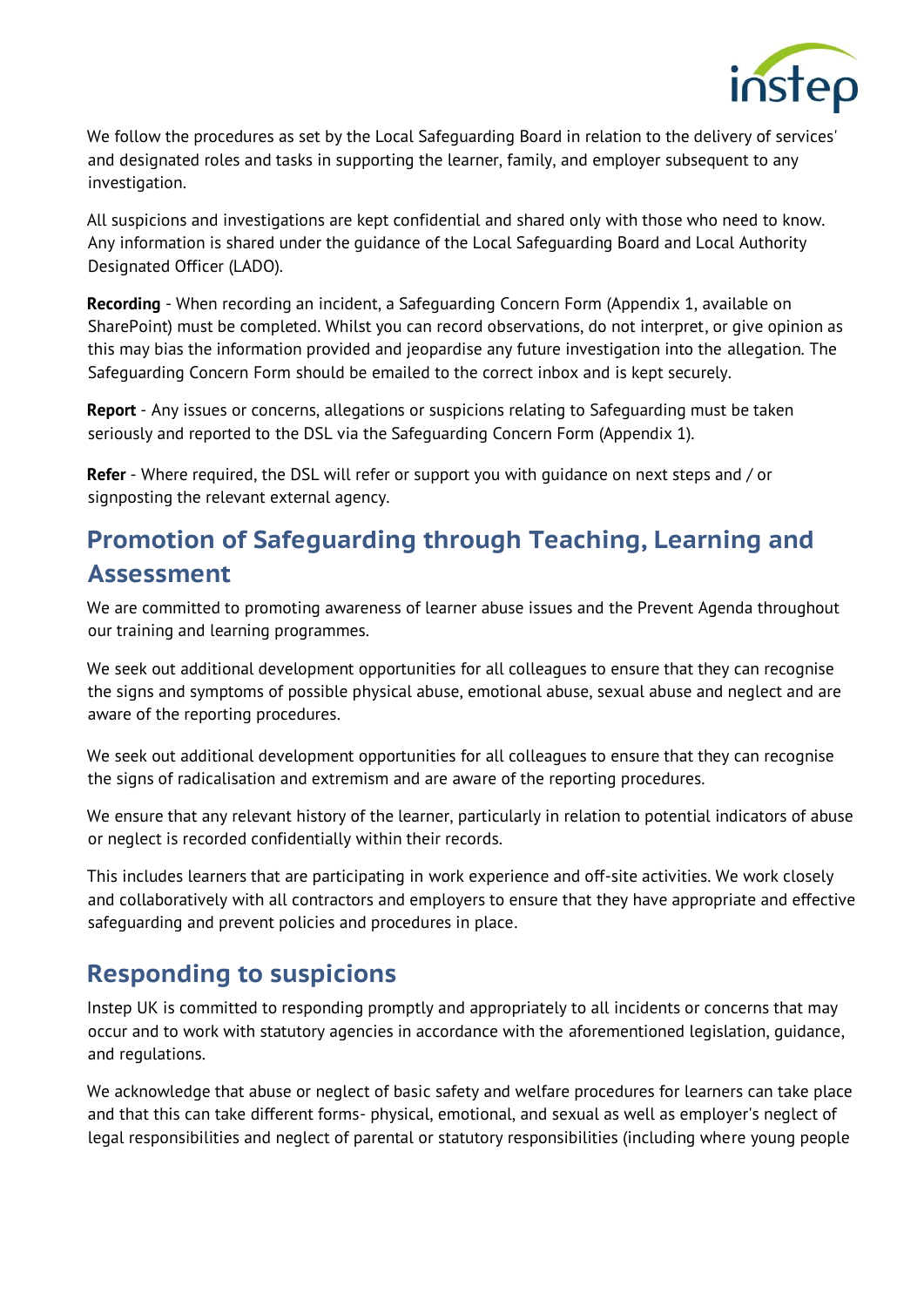

are in care of social services). We also acknowledge that this can take the form of 'virtual' or online abuse or neglect.

We recognise that when learners or colleagues are suffering from physical, sexual, or emotional abuse, or may be experiencing neglect, this may be demonstrated through the things they say, through changes in their appearance or their behaviour.

Where any colleague who has knowledge of, or a suspicion that, a learner or colleague is or has been suffering significant harm, they must refer their concern to the DSL as soon as possible but within 24 hours at the latest and follow Appendix B. The colleague must make a dated record of the details of the concern on the

Safeguarding Concern Form (Appendix A) and email the safeguarding inbox for assessment and signposting, the person raising the concern must not retain any written information.

All allegations or suspicions must be taken seriously. The learner or colleague must be advised that this information cannot be kept confidential and will be passed on to the DSL in Instep UK in the first instance.

Once a concern has been reported, the DSL and/or DSOs will signpost the learner to a range of support services. This could include a referral to an external organisation or signposting to additional support. A bank of resources and external agencies is stored centrally, and all DSOs have access to this.

# <span id="page-25-0"></span>**Early help**

Early help means providing support as soon as a problem emerges, at any point. Any learner or colleague may benefit from early help, but in particular where they:

- $\bigcirc$  Have SEND (whether or not they have a statutory EHC plan).
- $\bigcirc$  Are young carers.
- $\bigcirc$  Show signs of being drawn into anti-social or criminal behaviour, including gang involvement and association with organised crime groups.
- $\bigcirc$  Are frequently missing/going missing from care or from home.
- $\bigcirc$  Misuse drugs or alcohol.
- $\bigcirc$  Are at risk of modern slavery, trafficking, or exploitation.
- $\bigcirc$  Are in a family circumstance presenting challenges such as substance abuse, adult mental health problems or domestic abuse.
- $\bigcirc$  Are returned home to their family from care.
- $\bigcirc$  Show early signs of abuse and/or neglect.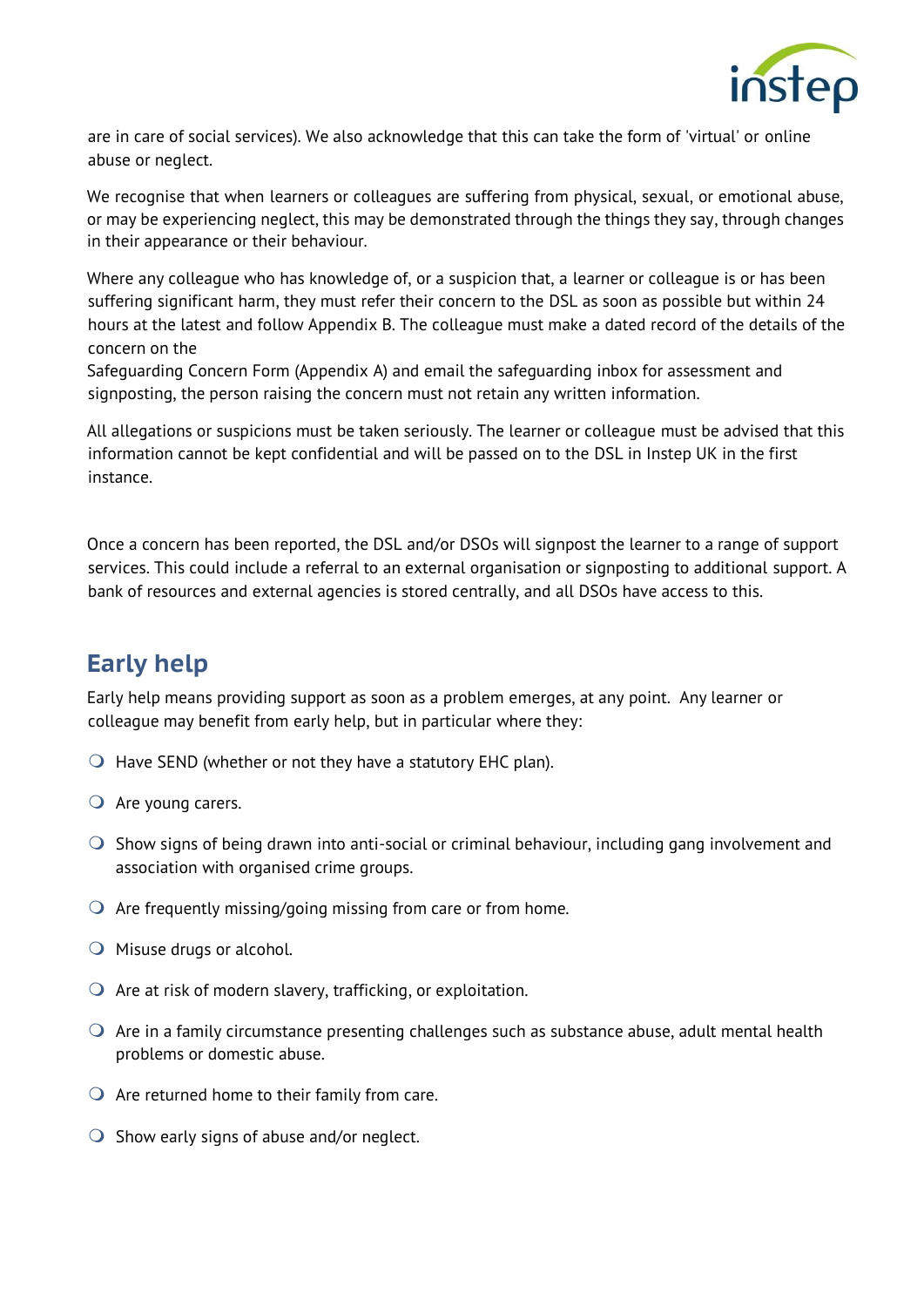

- $\bigcirc$  Are at risk of being radicalised or exploited.
- $\bigcirc$  Are privately fostered.

All colleagues are required to abide with the Instep UK Code of Conduct alongside the Safeguarding recommendations for conduct below. These recommendations also detail how individuals can protect themselves against allegations of abuse.

### <span id="page-26-0"></span>**How to Protect Yourself against Allegations of Abuse:**

Avoid personal and social contact with learners and colleagues and seek to minimise the risk of any situation arising in which misunderstandings can occur.

### **You Should NOT:**

- $\bigcirc$  Engage in flirting, innuendo or make suggestive terms or gestures, or indicate favouritism for a learner.
- $\bigcirc$  Issue or threaten any form of physical punishment or shout at a learner.
- $\bigcirc$  Initiate or engage in sexually provocative games, conversations or activity involving or observed by learners.
- $\bigcirc$  Make sexually suggestive remarks or discriminatory comments to or in front of learners or discuss your own sexual relationships in front of them.
- $\bigcirc$  Engage in any sort of sexual relationship with a learner even where the young person is aged 16 or over and therefore legally able to consent.
- $\bigcirc$  Photograph or film learners for which no prior consent has been sought.
- $\bigcirc$  Broadcast or view any audio and/or visual material that has inappropriate content for learners.
- $\bigcirc$  Invite, or allow a learner who you have met through your work to your home or another location where the purpose is one of friendship or an intimate relationship.
- $\bigcirc$  Engage in, or tolerate, any inappropriate physical activity involving learners.
- $\bigcirc$  Allow the use of inappropriate language to go unchallenged.
- $\bigcirc$  Do things of a personal nature for learners that they can do for themselves.
- $\bigcirc$  Dismiss an allegation of any sort relating to a learner's or colleague's welfare or delay the reporting of an allegation.
- Discourage anyone from reporting concerns or ask individuals to keep secrets.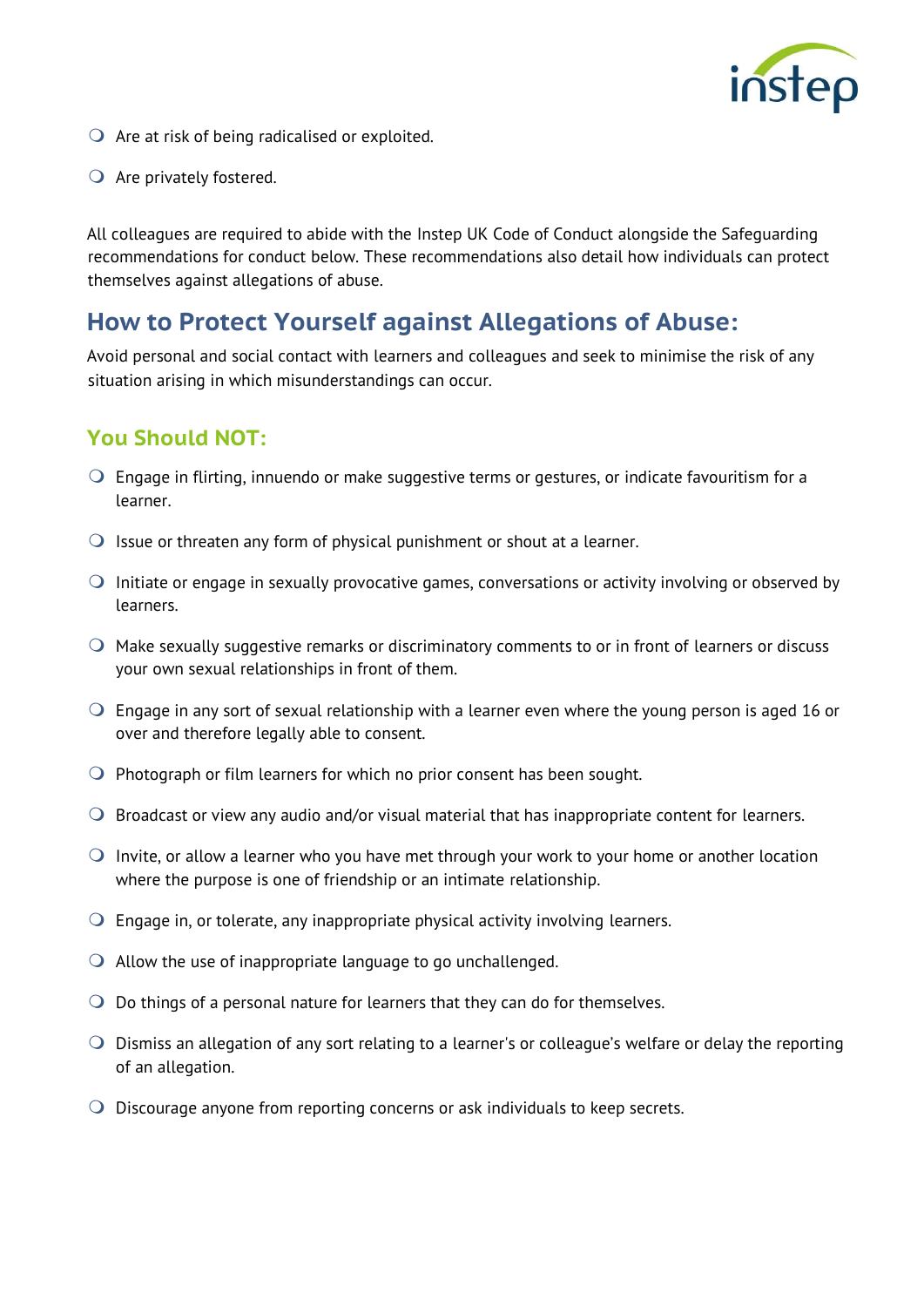

- $\bigcirc$  Make promises to keep secrets, keep any disclosure confidential or overreact or be judgemental should they suspect abuse.
- $\bigcirc$  Spend excessive amounts of time alone with learners, away from others.
- $\bigcirc$  Make unnecessary physical contact with learners or colleagues, however, there may be occasions where physical contact is unavoidable, such as providing comfort at times of distress or physical support in contact sports or similar. In all cases, contact should only take place with consent of the individual.
- $\bigcirc$  Do not arrange to meet a learner or their families with whom you work outside of working hours unless it is with consent of a SLT member or the DSL.
- $\bigcirc$  Give or receive gifts and/or substances such as drugs, alcohol, cigarettes, e-cigarettes from or to a learner.
- $\bigcirc$  Consume alcohol, take illegal drugs or legal highs, during working hours, including during any breaks or when in the presence of learners.
- $\bigcirc$  Smoke/vape with, or in front of, learners.
- $\bigcirc$  Steal, or condone someone else's stealing, regardless of the value of the stolen item.

### **You Should:**

- $\bigcirc$  Work in a room where you can be visibly seen, leave the door open and make sure other adults visit the room regularly whilst meeting with learners on an individual basis.
- $\bigcirc$  Plan activities that involve more than one other person being present, or at least within sight and hearing of others. If it is unavoidable always ensure your line manager knows where you are, with whom and why.
- $\bigcirc$  All colleagues at organised activities will be expected to act with discretion regarding their personal relationships. They should ensure their personal relationships do not affect their role within the organisation. All pre-existing relationships between colleagues and/or participants of the organised activities must be declared.
- $\bigcirc$  Never give out a personal mobile number or private email address and ensure working hours of contactability are stated.
- $\bigcirc$  Be aware of the procedures for reporting concerns or incidents and be familiar with the contact details of the DSL and DSOs.
- $\bigcirc$  Treat all learners equally and listen to them; avoid favouritism and gossiping.
- Ensure allegations or disclosures by a learner or colleague are taken seriously and reported, including any made against you. Follow the procedures for reporting concerns.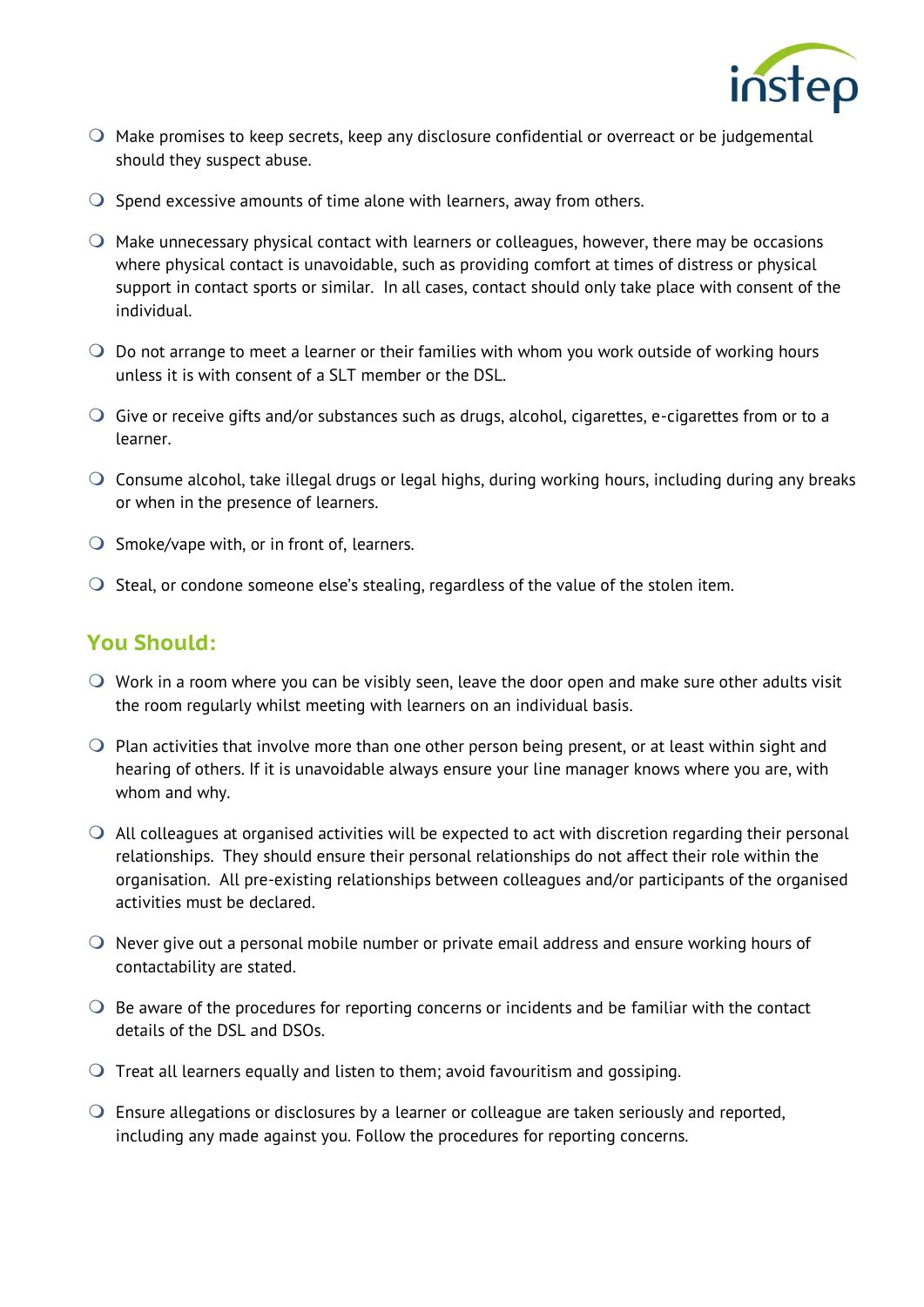

- $\bigcirc$  Never befriend or chat to learners on private social network sites. Always use professional language when writing, phoning, emailing, or using social media to communicate with learners.
- $\bigcirc$  Be aware that learners can develop infatuations (crushes) towards colleagues working with them. If this is happening, tell your line manager and then respond to the situation in a way that maintains the dignity of all concerned.
- $\bigcirc$  Act as a role model.
- $\bigcirc$  Set and monitor appropriate boundaries and relationships when working with learners based on openness, honesty ,and respect for them. Ensure that the focus of your relationship with a learner that you have met through any programme remains professional.
- $\bigcirc$  Respect a learner's right to personal privacy but never agree to keep any information relating to the harm of a learner confidential. Provide support to a learner making a complaint.
- $\bigcirc$  Remain calm and ensure that no one is in immediate danger if they suspect abuse. Report any concerns without delay and record all the facts.
- $\bigcirc$  Ensure that if any kind of physical support is required during any activities, it is provided only when necessary, in relation to the activity and that this is done with consent.

If a learner feels that there has been a breach of the code of conduct, they should report this breach by utilising the Instep UK complaints process, for more detail consult the *Compliments, Complaints and Comments Policy*. Colleagues should also consult the *Whistleblowing Policy*. The complaint will be fully investigated as per the policy/process and actions taken to ensure the individual making the complaint is fully supported. If the complaint is about another learner there may be a need for immediate actions to be implemented to ensure the safety of both the individual making the complaint and the person the complaint has been made against. The breach of code of conduct may need the intervention of the Safeguarding Team and the Instep UK safeguarding procedures should be followed.

All learners and colleagues should be treated with respect and the code of conduct has been written with respect, dignity, and safety for every individual in mind, however colleagues understand that learners can abuse their peers. Peer abuse can take many forms such as sexting, bullying, physical and emotional abuse, and inappropriate banter.

### <span id="page-28-0"></span>**Instep UK's Safeguarding Policy links to the following:**

- $\bigcirc$  Alcohol and Drugs Policy
- Anti-Bullying Policy
- Appeals Procedure
- O Children Missing from Education
- $\bigcirc$  Compliments, Complaints and Comments Policy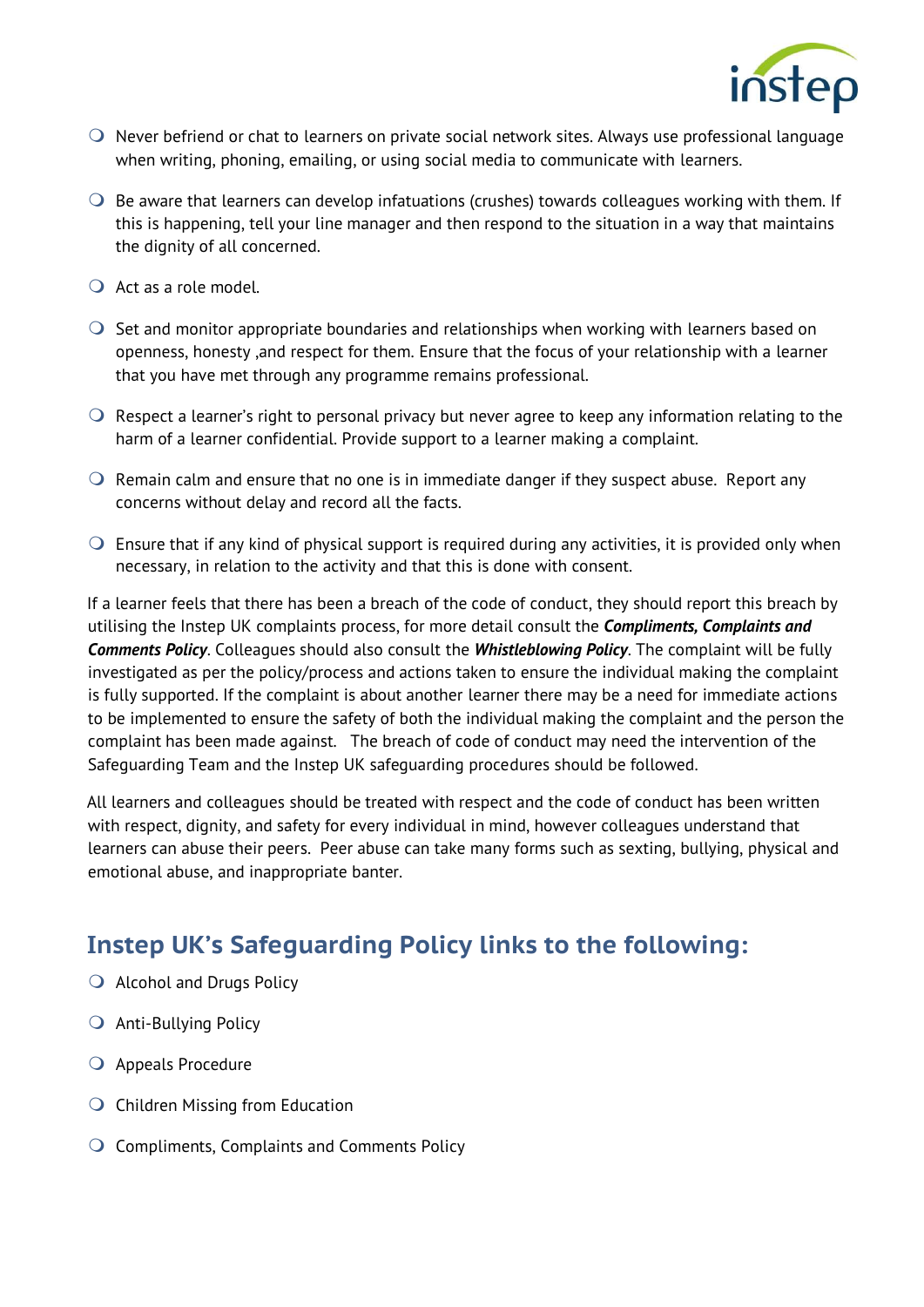

- O Code of Conduct
- O Disciplinary Procedure
- O Data and Information Security Policy
- Equality, Diversity, and Inclusion Policy
- **O** Freedom of Expression Policy
- **Grievance Procedure**
- O Health & Safety Policy
- **O** Information, Advice and Guidance Policy
- O Missing In Education Policy
- O Photography and Filming Policy
- **O** Prevent Duty Strategy and Action Plan
- O Recruitment and Selection Policy and Process
- **O** Safer Recruitment Policy
- $\bigcirc$  Social Media policy
- Whistle Blowing Policy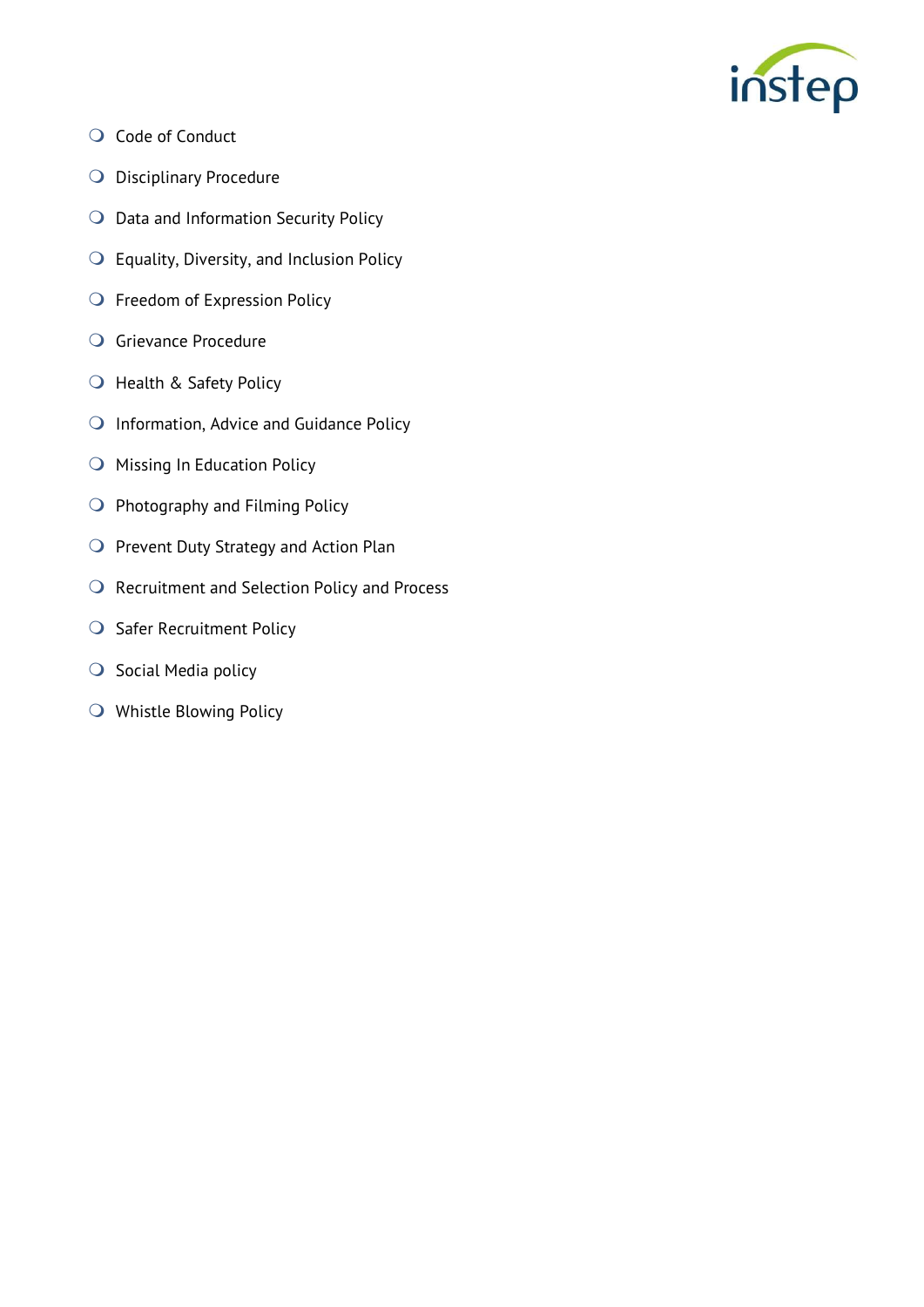

#### *Appendix A – Safeguarding Concern Form*

### **Confidential Information Safeguarding Concern Form**

To be completed by the colleague/ employer/ learner who has concerns or to whom a disclosure has been made. This form must be submitted to [safeguarding@instepuk.com](mailto:safeguarding@instepuk.com).

**No further action must be taken following a disclosure or concern without informing the Head of Safeguarding. This form must be submitted on the same day of the disclosure. If the concern is urgent, please also call the DSL on 07720 664460.**

| Name of recorder/ person<br>reporting concern:            |                                                                                               |                                                                                                                          |            |     |
|-----------------------------------------------------------|-----------------------------------------------------------------------------------------------|--------------------------------------------------------------------------------------------------------------------------|------------|-----|
| Relationship to learner/colleague<br>& Job Title:         |                                                                                               |                                                                                                                          |            |     |
| Date of record:                                           |                                                                                               | Time of record:                                                                                                          |            |     |
| Name of learner/ colleague<br>member:                     |                                                                                               |                                                                                                                          |            |     |
| <b>Consent:</b>                                           | Have you discussed with the learner/<br>document will be shared with Head of<br>Safeguarding? | colleague the information contained in this                                                                              | <b>Yes</b> | No. |
| <b>Confidentiality / Sharing of</b><br><b>Information</b> |                                                                                               | Information may also be shared with other internal colleagues where it is<br>deemed in the best interest of the learner. |            |     |

**Details of the concern and source of concern** (incident: time, place and all relevant persons involved). Use direct quotes from source where possible. Keep to the facts and do not include your opinion.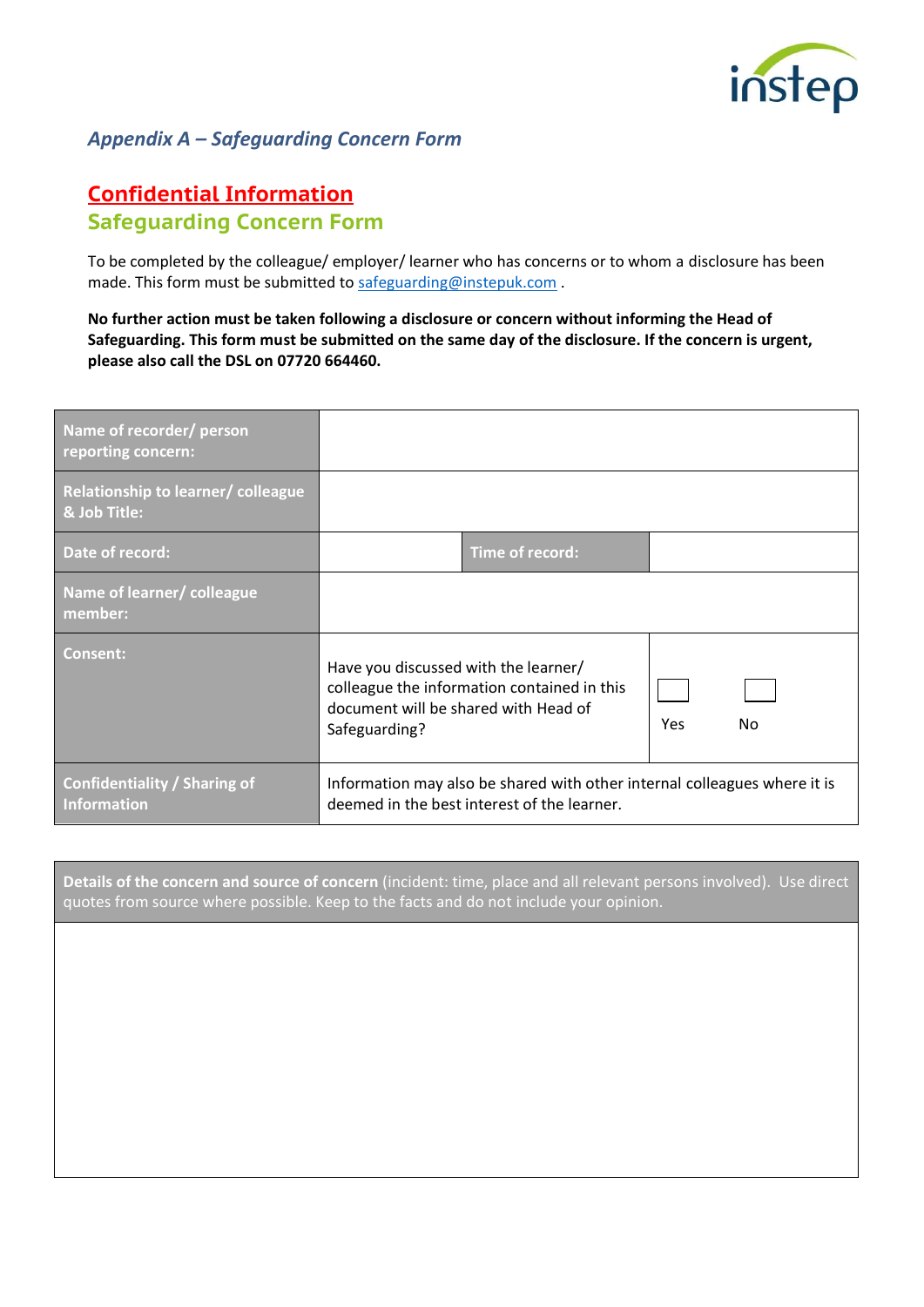

| Date of incident:       | Time of incident<br>$am/pm$ :    |  |
|-------------------------|----------------------------------|--|
| Date of initial report: | Time of initial<br>report am/pm: |  |

This information is to be stored in the Safeguarding Register AND is only accessible by the Head of Safeguarding. If the allegation/concern involves a colleague all documentation should be sent following the same process. Once completed, please email to [safeguarding@instepuk.com](mailto:safeguarding@instepuk.com).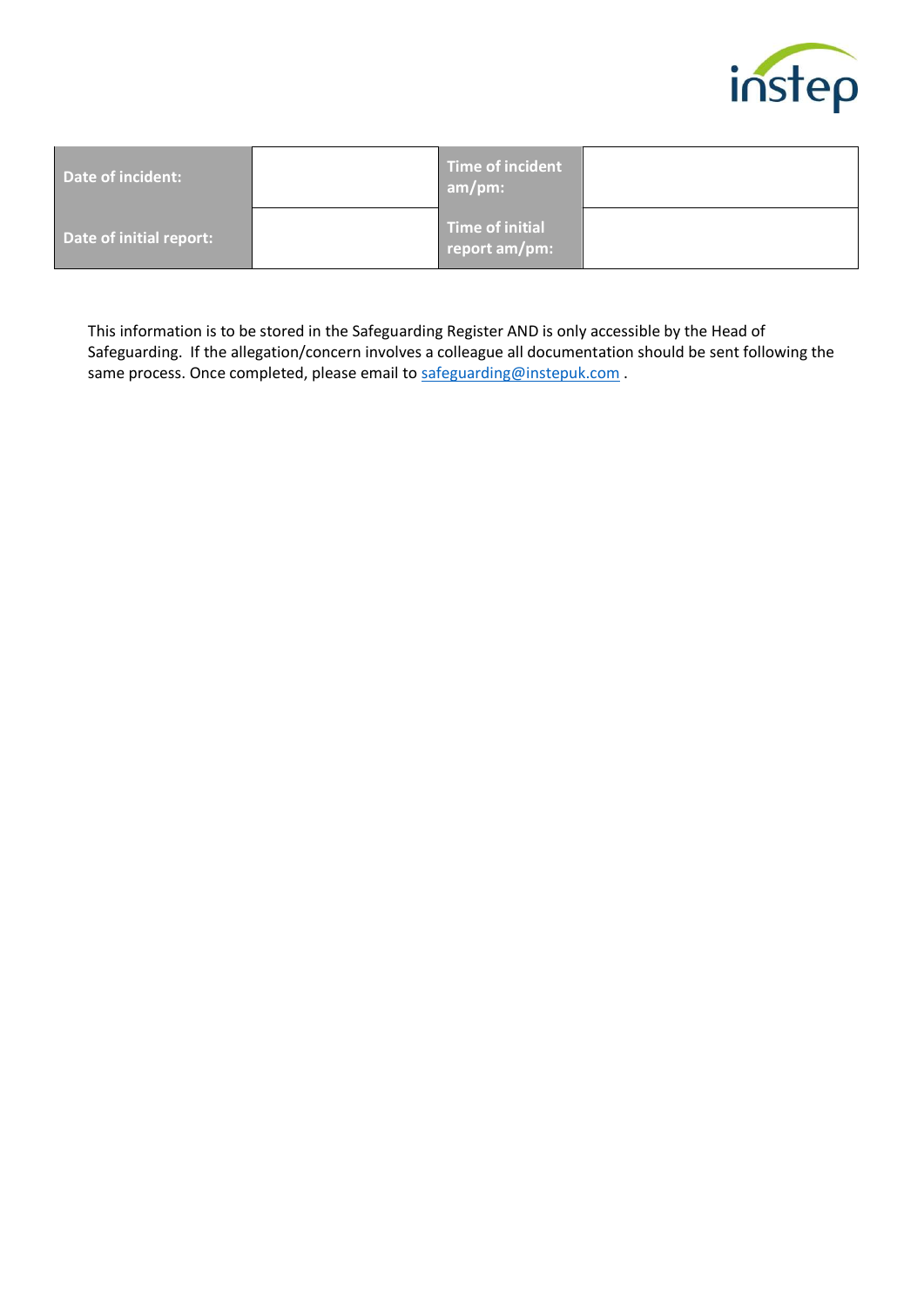

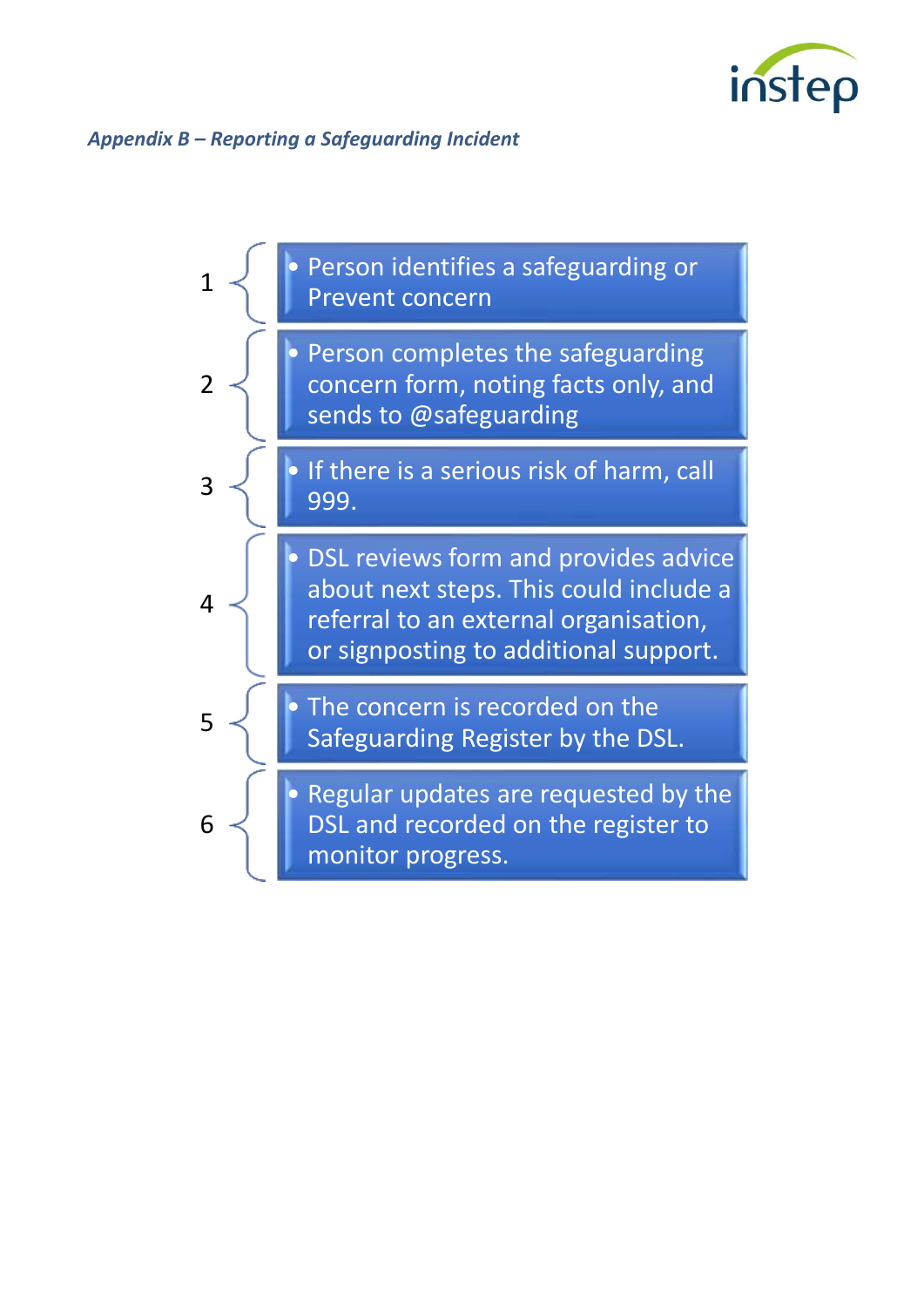

#### *Appendix C - Mandatory Training Topics*

As part of Instep UK's commitment to keeping all learners and staff safe please can you complete our Mandatory Training. Please hover over *the heading* of each course to access to access the training.

Once completed, please inform your line manager, and place your certificates on your BreatheHR account, in the Training section.

#### *[Refreshed Prevent for FE Sector \(May 2021\)](https://www.foundationonline.org.uk/course/index.php?categoryid=14)*

You will need to:

- $\triangleq$  Create an account.
- select the appropriate level for their role e.g., **practitioner** (if you deal directly with learners daily), **leader and manager** (if you are a people manager, Director or 'Head Of' role), **support staff** (if you provide support to those who deal directly with learners) or **Board Member**. If you are not sure which category you fall in to, then please contact the DSL.
- Then complete the *Module*, complete the *Assessment,* then download and save the *Certificate*.

#### *[Completely Revised Safeguarding for FE Sector \(May](https://www.futurelearn.com/invitations/etf/safeguarding-in-the-fe-and-skills-sector/bd89vvs4l486tdl1yz5dw5kuuy3ohqi) 2021)*

- Access the link above and select *Book,* create an account and you will be sent an email with the link to access the programme.
- When you access your programme, read each page and select the button *Mark As Complete* to release the next page via the **>** symbol.
- The programme has 4 modules that are called *Weeks* and last approx. 1 hour with a test at the end. Instep UK request that you complete these as soon as possible and **by the end of week 2 of your induction** at the very latest and do not spread these over 4 weeks.
- Once you have completed all 4 modules, you will be able to download your *Certificate*.

#### *ACAS – [Equality and Diversity](https://elearning.acas.org.uk/course/view.php?id=7)*

You will need to:

- $\leftarrow$  Create an account.
- Answer a short survey to receive their certificate.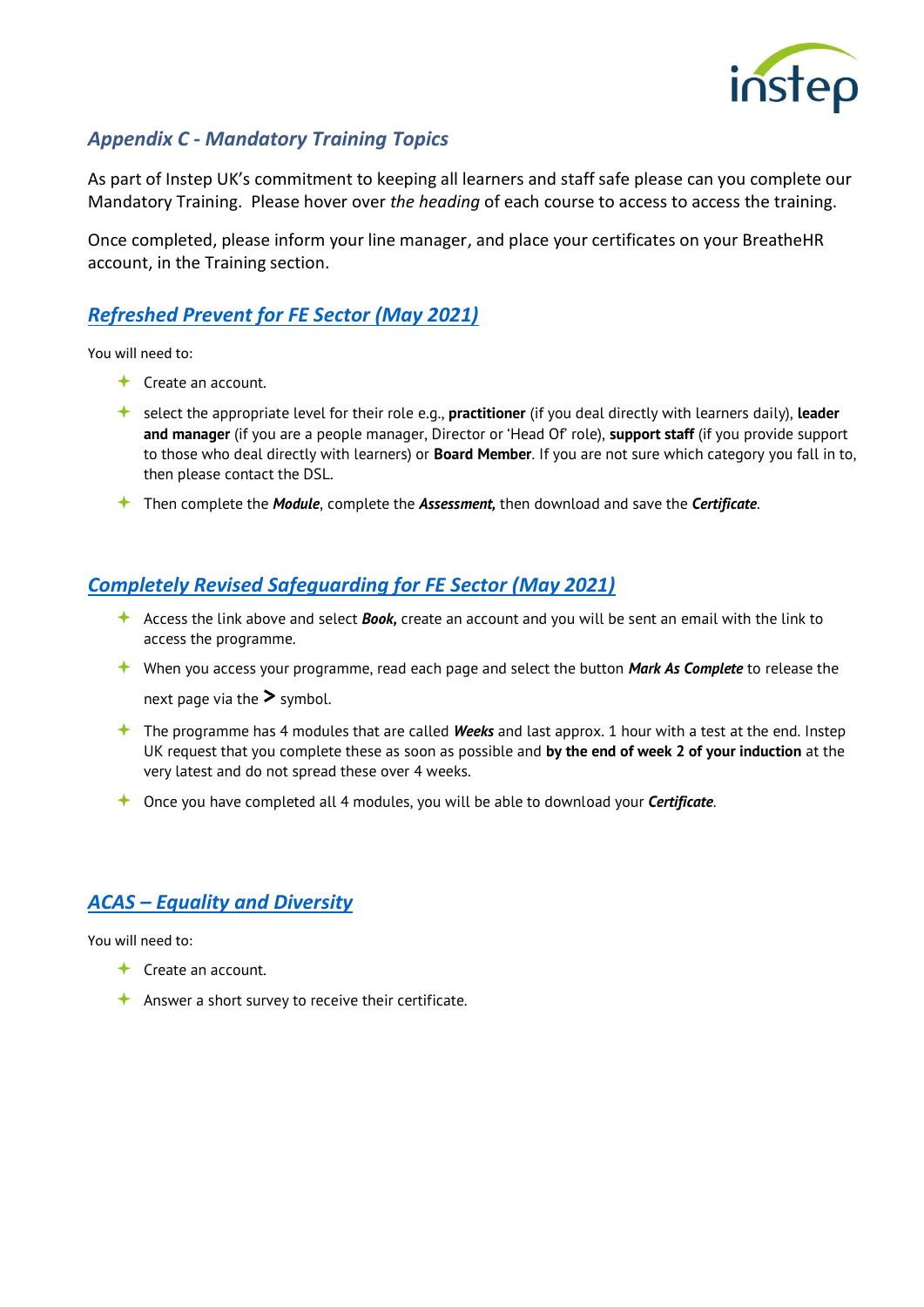

#### *[GDPR](https://onedrive.live.com/view.aspx?resid=62A030D8A4BFE683!158464&ithint=file%2cpptx&authkey=!AAjHHM2PdaofYmw)*

Please click on the link above for the GDPR training. This training does not generate a certificate upon completion so please can you take a screenshot of the final slide. Once you have done this and feel you have a good understanding of the content, retain a copy of the screenshot for proof of completion within your Breathe account.

#### *[Modern Slavery Training](https://free.learningpool.com/modern-slavery/index.html?hsCtaTracking=1d0c65f9-83ce-4469-92da-c107e86d6a93%7Cc6dfd189-8c1b-4091-8909-9d1bd1c746bf)*

You will need to:

- $\triangleleft$  Create an account and log in.
- $\bigstar$  Following the training you will be required to answer knowledge questions.
- $\bigstar$  You will need to screen print the final screen, showing the completed training (the blocks will change colour to show completed).
- $\bigstar$  Please save the screen-print as you proof of completion.

#### *[Female Genital Mutilation \(FGM\)](https://www.fgmelearning.co.uk/)*

You will need to:

- $\triangleq$  Create an account and log in.
- $\bigstar$  Following the training you will be required to answer knowledge questions.
- $\triangle$  You will receive a certificate upon completion.

#### *[Forced Marriage](https://www.virtual-college.co.uk/resources/free-courses/awareness-of-forced-marriage)*

You will need to:

- ← Create an account and log in.
- $\bigstar$  Following the training you will be required to answer knowledge questions.
- **↑** You will receive a certificate upon completion.

#### *[Safer Recruitment \(for Hiring Managers only\)](https://www.foundationonline.org.uk/course/view.php?id=184)*

You will need to:

- $\triangleleft$  Create an account
- Only managers that recruit should complete the safer recruitment training **annually**.